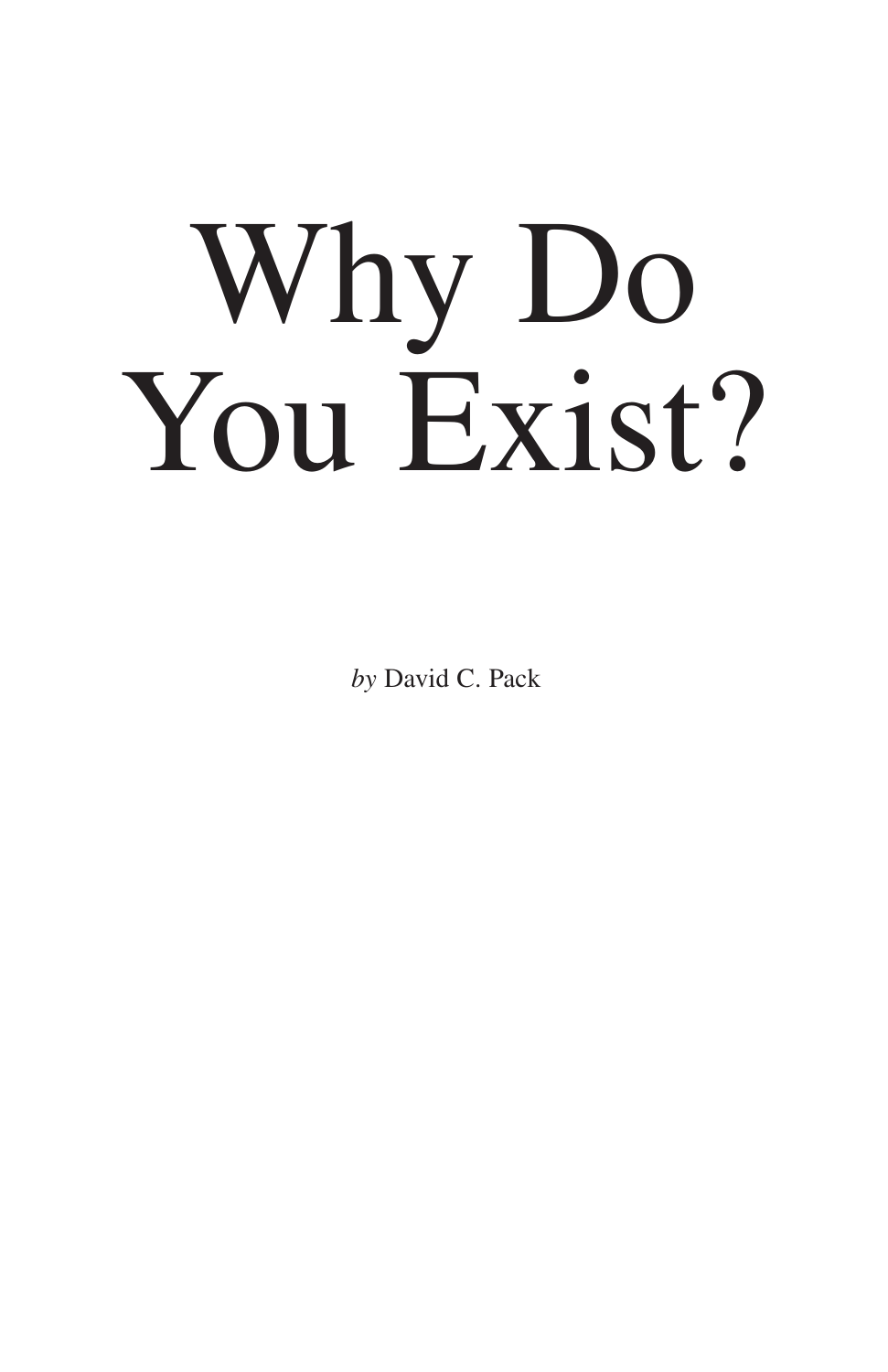Herbert W. Armstrong led the Worldwide Church of God (formerly The Radio Church of God until 1968) until his death in 1986. Hundreds of millions heard his voice and read his literature. God called him in the fall of 1926 and he was converted in the spring of 1927. Over the course of Mr. Armstrong's ministry, God revealed through him a great many true biblical doctrines, which had been lost to the Church through the centuries. After his death, his successors ceased to believe and teach these doctrines. Although copyright law prohibits The Restored Church of God from reproducing and distributing literature produced while he led the Worldwide Church of God, we are committed to the preservation and teaching of all of these truths!

**THIS BOOKLET IS PROVIDED FREE OF CHARGE AND IN THE PUBLIC INTEREST BY THE RESTORED CHURCH OF GOD.** It is made possible by the voluntary, freely given tithes and offerings of the members of the Church and others who have elected to support the work of the Church. Contributions are welcomed and gratefully accepted. Those who wish to voluntarily aid and support this WORK OF GOD around the world are gladly welcomed as co-workers in this major effort to preach the gospel to all nations.

> Copyright © 2008, 2017 The Restored Church of God® All Rights Reserved. Printed in the United States of America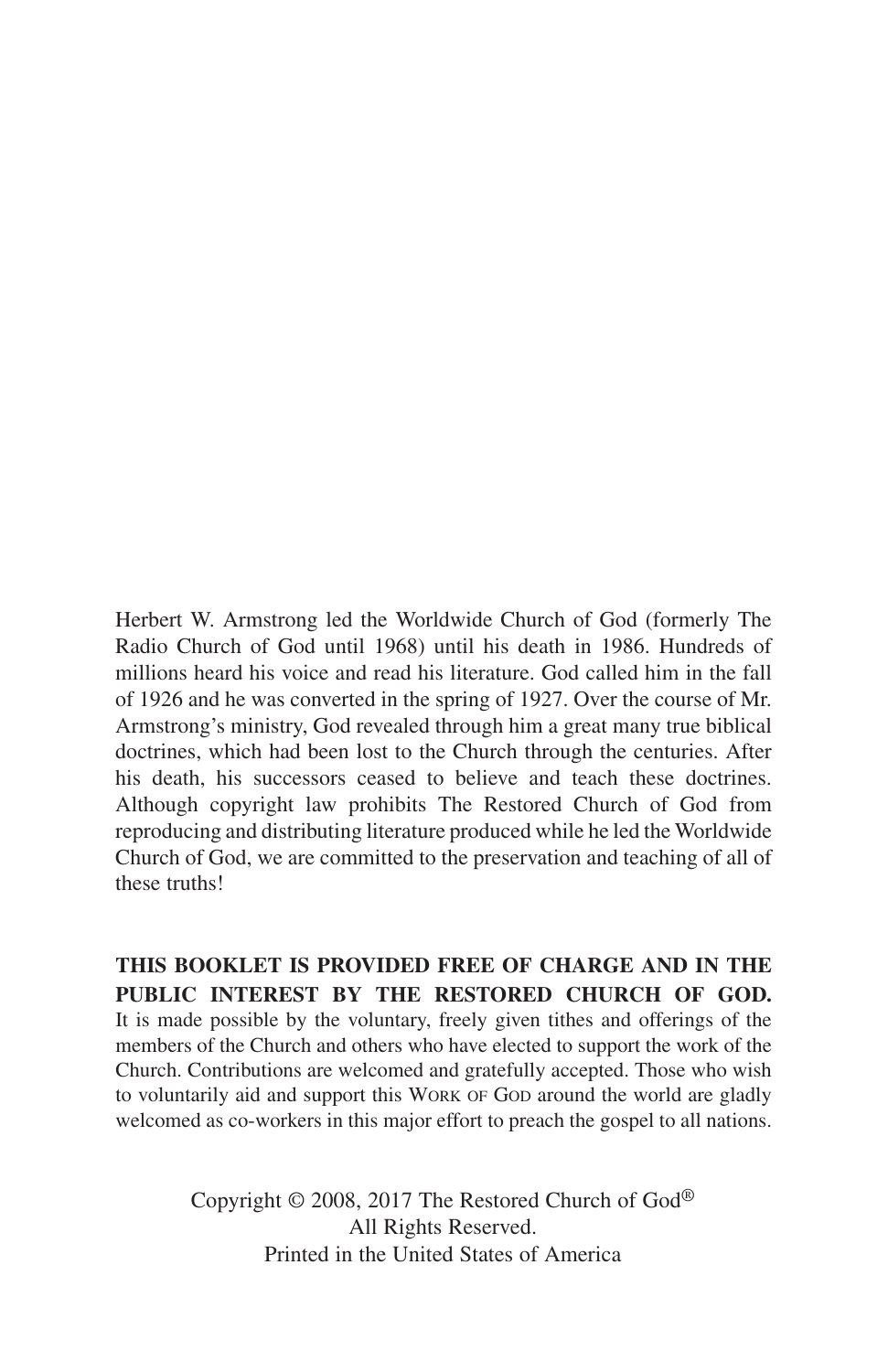*Why* do you exist—*why* were you born? What is the meaning of your life? Were you put here for a reason? You can know you *must* know!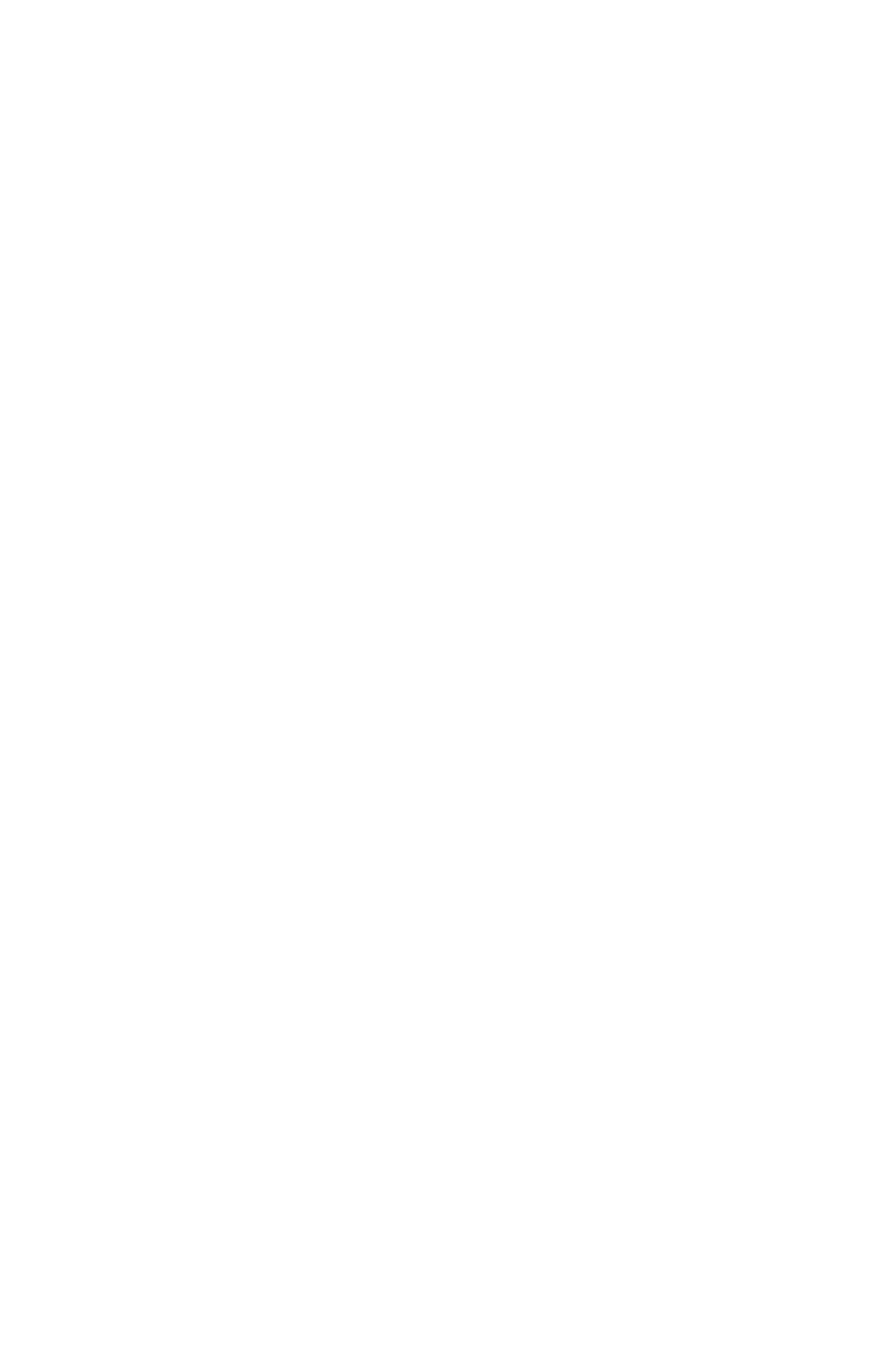WHY WERE YOU BORN? Is there a reason—a meaning—for your life? Is<br>wy your existence part of a divine plan?

Was mankind placed on Earth by an all-wise Creator as part of a great Purpose—a MASTER PLAN? Knowing the answer is supremely important!

Think for a moment. What could be more important to understand than the purpose for your life?

*Atheists* refuse to know. Those who do not accept the existence of God certainly cannot accept that He has a Master Plan.

*Cynics* scoff at the possibility of knowing. They see the confusion and wide disagreement over this question and conclude that it can never be answered.

*Scientists* cannot discover this knowledge through laboratory analysis. Honest astronomers, microbiologists and others acknowledge that God exists, but this alone does not reveal His Purpose for mankind.

*Philosophers* cannot discern it through meditation or discussion. Divinely revealed answers cannot be obtained by centuries of pondering questions.

*Educators* cannot teach what they themselves were never taught. Those who merely teach from books written by other men cannot teach what those books do not contain.

*Astrologers* dazzle with tricks that reveal nothing of value. Do any reasonable people seriously think that such "business people" (those who *sell* fortunetelling as true understanding), supposedly in contact with the "dead" and the "spirit world" (actually demon spirits), hold the meaning of life?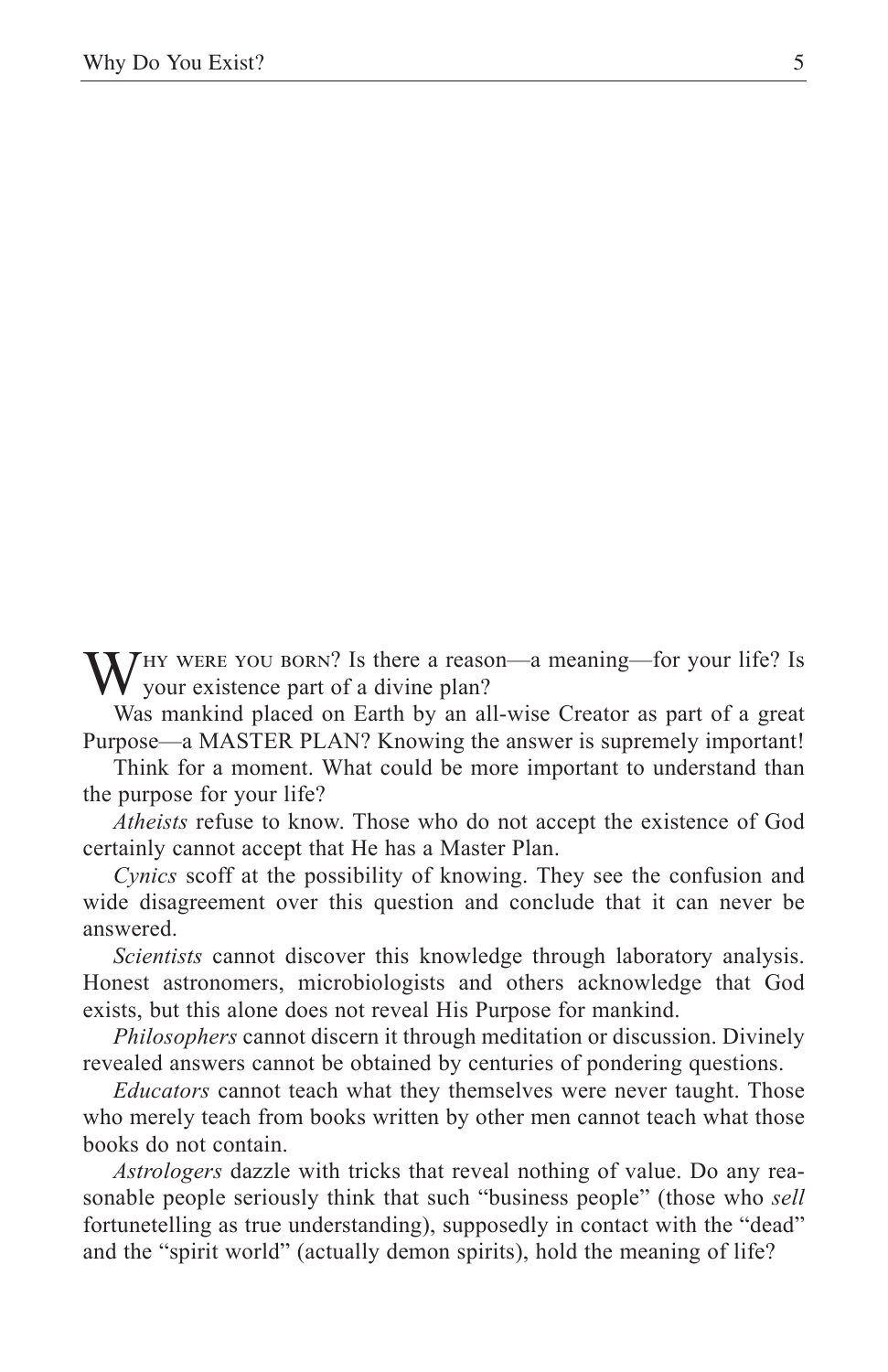6 Why Do You Exist?

*Theologians* offer humanly-devised counterfeits. All religions *profess* to hold the answers to life's questions, but their ideas pale as cheap substitutes—empty counterfeits—when the awesome truth of God's Plan is fully understood.

Most people live their entire lives without a clue as to why they are here. They drift aimlessly, unconcerned about the answers to life's greatest questions—*why life* and *why death*? Others enjoy debating the meaning of life, but never arrive at the correct answers. Many conclude that mankind is little more than a product of evolution—blind, dumb luck!

#### **Insoluble Problems**

The world is experiencing an explosion of knowledge amidst ever greater human suffering, unhappiness, discontent and confusion. Why such ever-worsening moral decline alongside astonishing materialistic progress? Weapons of mass destruction now threaten man's very survival.

*Why?* And where do we go from here?

The number and severity of problems facing mankind have never been greater—disease, pollution, poverty, ignorance, religious confusion, war, terrorism, crime, violence, hunger, immorality, slavery, oppression, political upheaval and much more—*why?*

Problems both between and within nations have never brought more division between peoples—*why?*

With the passing of time come more problems, not less—*why?*

Also, existing problems grow collectively worse instead of better—*why?*

Why, at every turn, has man botched, bungled and failed miserably in all efforts to solve his truly great problems?

Individually, people have never seemed more incapable of addressing and overcoming their personal problems. As with the world in general, the passing of time sees individuals and families drowning in a sea of moral decadence and under seemingly insurmountable difficulties. More and more seem completely incapable of managing their lives—*why?*

Men have created many amazing technological inventions, but they cannot create solutions to their problems. Mankind has harnessed the power of computers to process vast amounts of information, but human beings cannot correctly process their personal problems. Scientists have discovered much about the size, magnificence and precision of the universe, but they cannot discover the way to peace. Astronomers can find majestic, beautiful new galaxies throughout the universe, but they cannot find a way to preserve the beauty and majesty of Earth. Scientists have also unleashed the power of the atom, but are powerless to unleash answers to life's biggest questions. Educators have taught millions how to earn a living, but not *how to live*—because they themselves do not know how to live.

With the creative genius of man having been used to create weapons of mass destruction, and to bring worse and worse forms of terrorism to a world incapable of successfully combating it, the world is in a terrible mess.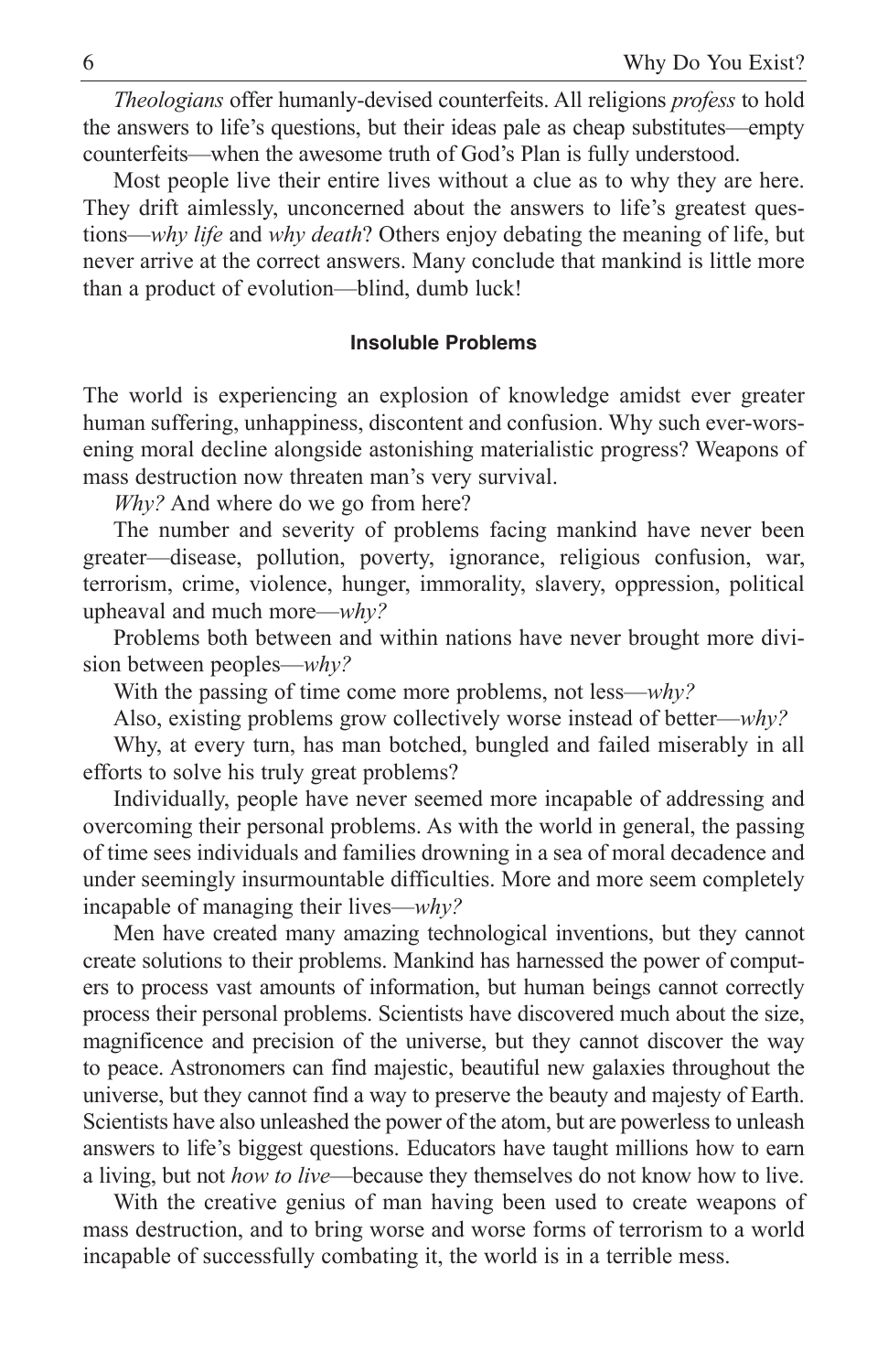The well-known presidential historian Peggy Noonan summarized mankind's complex, jumbled history in this way: "In the long ribbon of history, life has been one long stained and tangled mess, full of famine, horror, war and disease. We must have thought we had it better because man had improved. But man doesn't really 'improve,' does he? Man is man. Human nature is human nature; the impulse to destroy coexists with the desire to build and create and make better" ("America's Age of Uncertainty," *Knight-Ridder*, 11/9/2001).

Who could disagree?

So, something is terribly wrong. Man's extraordinary creative genius has left him incomplete—and it has proven insufficient to solve his problems. The power and creative prowess of his mind has been more channeled to destruction than to productive effort in planning and inventing.

#### **The SOURCE That Reveals**

Sir Winston Churchill, the famous Prime Minister of once-Great Britain, proclaimed, "There is a *purpose* being worked out here below." He understood that in some fashion a Supreme Being was working out an unseen and littleunderstood plan on Earth.

But what is it? Churchill did not know.

Many long to know what God is doing "here below," but have no idea how to learn what it is. Mankind is ignorant of where to turn. Humanity does not know what the Source of instruction is.

The Creator of human beings sent with them a detailed *Instruction Book* containing vital information. It explains the nature, design and purpose of His greatest of all creations. It identifies the hidden key—the missing dimension to the right and proper use of the mind. It explains *the way* to peace, happiness, abundance and universal prosperity.

But this greatest *Instruction Book* is almost universally ignored, misrepresented, misunderstood and rejected. I speak of God's Word—the HOLY BIBLE! As a result, the problems, troubles and evils of civilization mount. With no solution in sight, conditions only grow worse.

Stop and think! Apply basic logic. Would God create His own marvel of engineering—your mind—and send it without an *Instruction Book* explaining how to use it?

Of course not! This overlooked and misunderstood Book *does* exist. We need to examine this "Manual," which unlocks the mystery of why you exist. It offers hope for you—and solutions to humanity's problems. It explains *why* man is incapable of solving his problems without divine intervention from the One who is working out His Purpose. It explains the meaning of life and answers the most important question you face—*why do you exist?*

The evolutionist cannot answer this question. He believes that life has evolved over millions of years. He believes that his *theory* explains the presence of millions of plants and animals on Earth, with mankind merely being the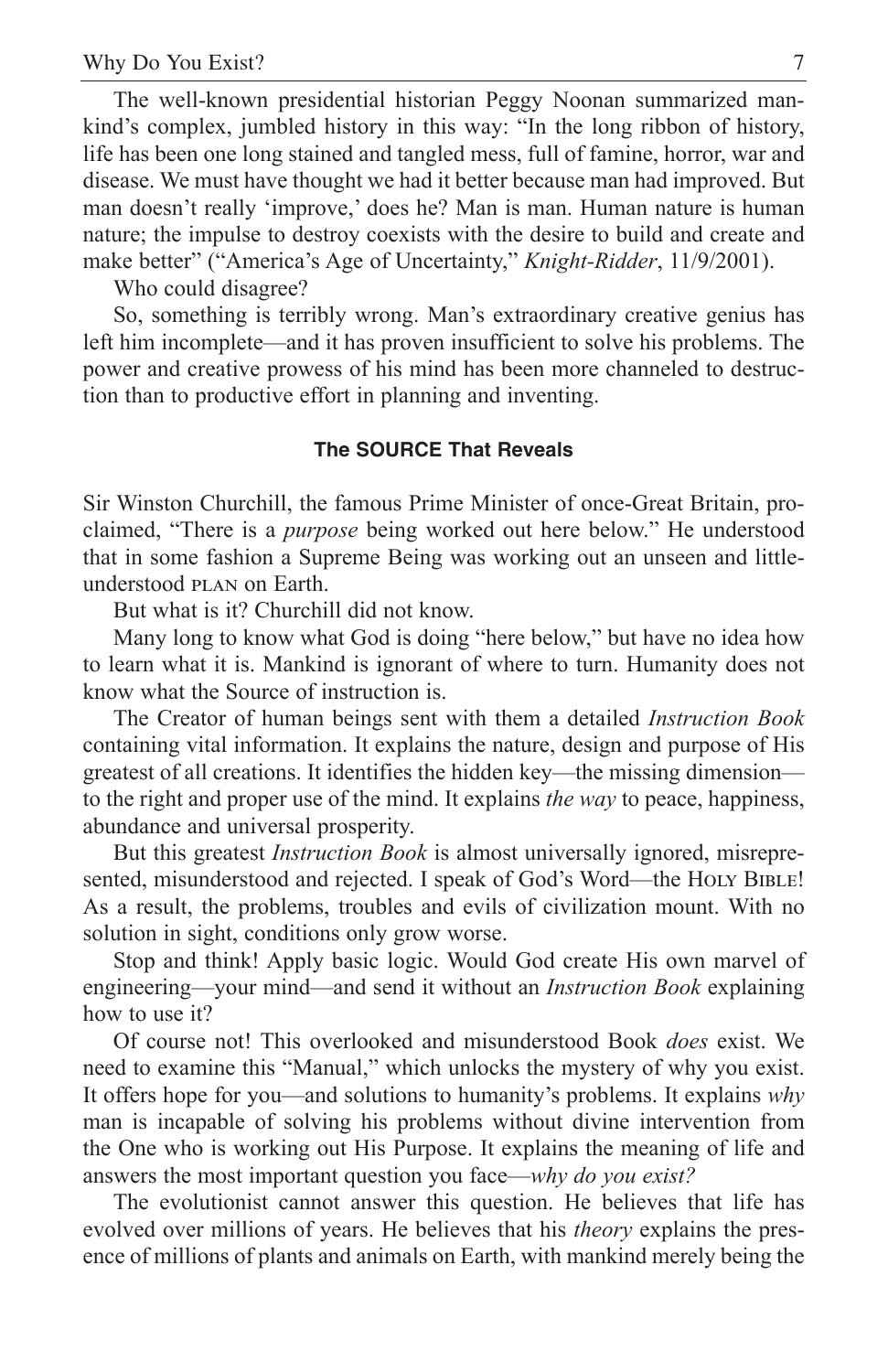highest animal in the evolutionary chain. Evolutionists reject special creation by a Supreme Creator and therefore reject the Source of revealed knowledge that He sent with His creation.

Proponents of the evolutionary theory cannot explain man's awesome potential, or why it has never been realized. Nor can they explain why things keep getting worse—when evolution teaches that mankind is supposedly evolving to a higher order.

The world's religions have utterly failed in giving *meaning*—or *hope*—to life. These religions have almost universally caved to the evolutionists and even professing Christianity has largely rejected the Genesis account of creation as myth and ancient Hebrew "literature." Yet, while rejecting many Scriptures that explain the purpose of life, they claim to believe a few selected passages and falsely label themselves "Christianity"!

But the Book of books offers hope and meaning. Here is the truth from this vital Instruction Book made plain!

#### **The Pinnacle of God's Creation**

Genesis 1 records the Creation account: "In the beginning God created the heaven and the earth" (vs. 1). These are the first words of the Bible. It is an all-encompassing statement. It is inclusive and straightforward, with no ambiguities or room for doubt. God says this is what He did.

On the sixth day of Creation, at the end of chapter 1, God said, "Let Us make man *in Our image, after Our likeness*" (vs. 26). Man was made to look like, was "made after," the God "kind." Man was the crowning achievement the supreme pinnacle—of God's Creation. He was not of any animal kind, but was made in *God's* "image and likeness." This reveals an enormous difference between men and *every* kind of animal.

Verse 25 reveals that animals were made in a different way and that each was made after "his kind." Notice: "And God made the beast of the earth after *his kind*, and cattle after *their kind*, and every thing that creeps upon the earth after *his kind*..."

Horses look like horses. Dogs look like dogs. Cows look like cows. Birds look like birds. None of these—and nothing else—is formed and shaped in the image and likeness of God. So says God, who inspired this account in His Word!

Men are not part of the animal kind. They do not carry the likeness of any "beast of the earth." As part of the God kind, man was created to enter a relationship with his Creator that animals can never realize. This will be explained later.

At this point, it is vital to understand something about who and what God is. Genesis 1 reveals critically important knowledge.

Verse 1 states, "In the beginning *GOD*…" Moses recorded the first five books of the Old Testament in the Hebrew language. The Hebrew word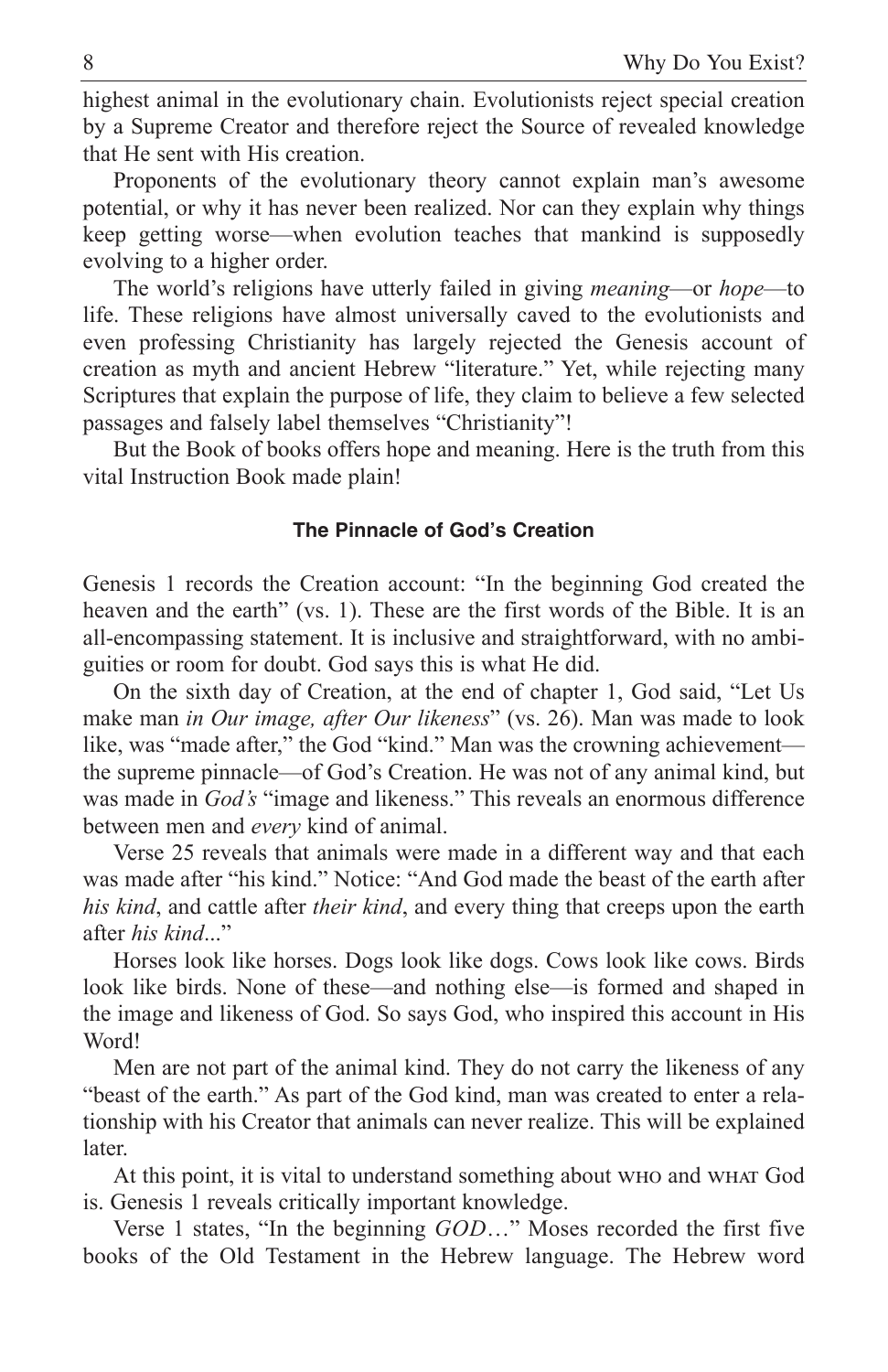translated "God" is *Elohim*. This word is uniplural, like *team, group, family*  or *church*.

God is one *Family*—presently composed of two Beings.

Verse 26 said, "Let us [more than one] make man in our image, after our likeness." There was clearly more than one Person involved in the creation. This verse records the God Family doing the speaking and creating.

The apostle John amplifies what Moses recorded: "In the beginning was the Word" (John 1:1), and then continued, "the Word was *with* God, and the Word *was* God." If there is One who WAS God, but who was also WITH God, it is obvious that two Beings—two Persons—are being described. This is why Christ could *be* God and *with* God at the same time.

The Greek word rendered "Word" is *Logos*. It means "Spokesman." This is the One who became Christ and is the One speaking in Genesis 2.

John 1:14 continues, "...the Word was made *flesh*, and *dwelt among us*." The only God-Being who ever became flesh in order to dwell among men is Jesus Christ. Remember, it says that the Word "was made flesh." Christ was not flesh until He came to earth to become the Savior of mankind.

Beginning in Genesis 2:4 is another name translated as "God," *YHVH*. It is best rendered "the Eternal" or "the Ever-living One"—the Spokesman/Word.

#### **Human Mind vs. Animal Instinct**

Animals possess instinct. No evolutionist has ever successfully explained why this is or how it is even possible.

Why would bees return to their hive day after day, generation after generation, making honey in the same way they did 1,000 years ago, unless they were *designed* to do this?

Why do baby cows and horses stand up almost immediately after birth? It was *programmed* into them—through instinct.

Why do birds know to fly south, and at just the right time? Then, how do many know to return each year to the exact same tree in Central or South America—and then fly back north, right on schedule? Instinct!

How would *all* bears "know" to eat enough food to survive hibernation all winter—and how would *all* bears even know to hibernate, unless this was *built into* their instinctive behavior?

Why do all wolves hunt the same way—in packs—and eat the same things? Why does almost every bird have its own distinct nest-building design?

There was once a test conducted with weaver birds. Five successive generations were deprived of nest-building materials. The fifth generation was given the materials but had never seen a nest. It immediately proceeded to make nests that looked exactly like all weaver bird nests.

As marvelous as is this instinctive capability, it is dwarfed by the capacity and power of human intellect. Humans are able to acquire knowledge. They can reach the moon and create super-computers. They can design buildings the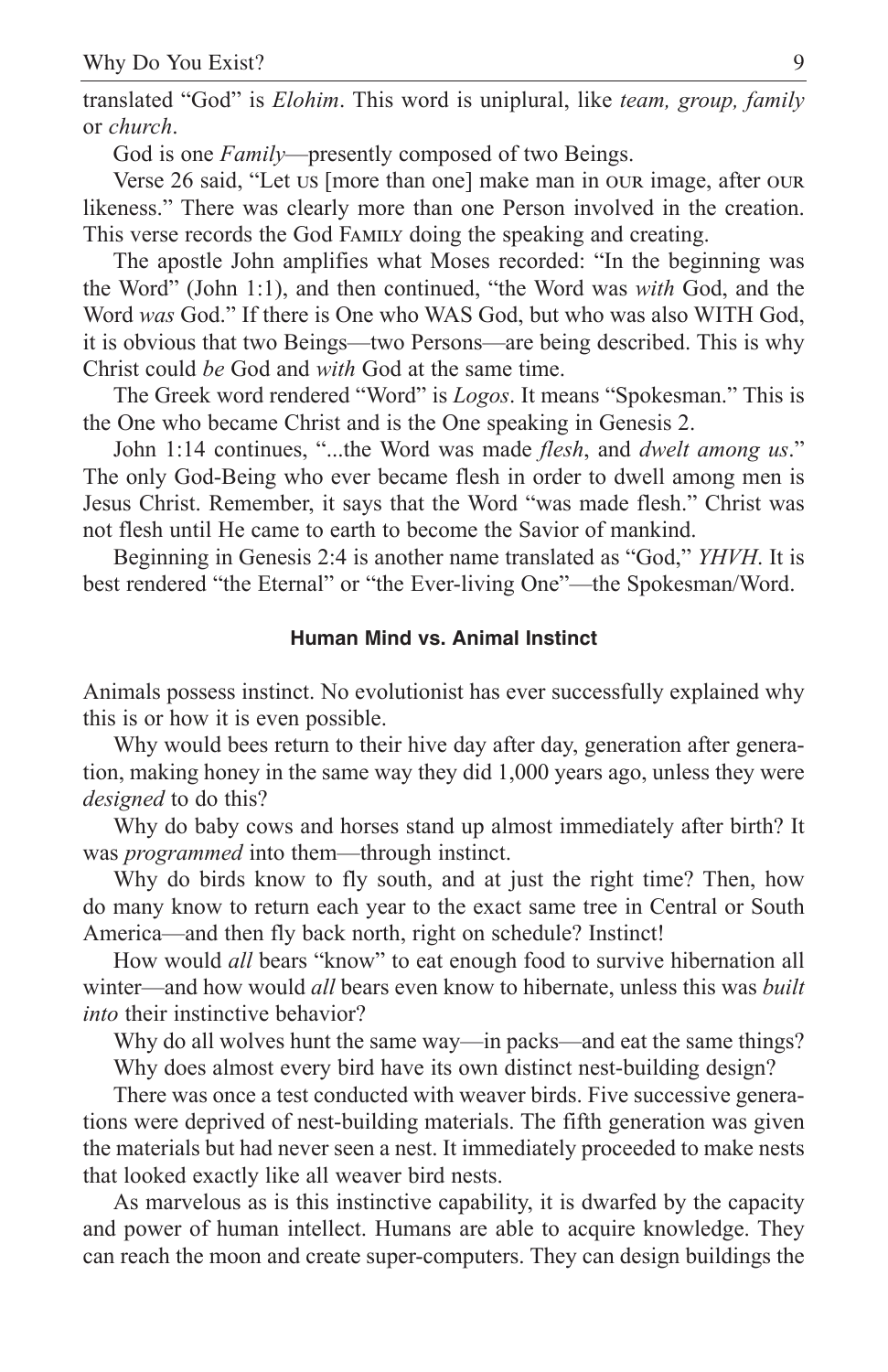height of six football fields and discover secrets of the atom. Animals have no such capability.

People do *not* instinctively know everything that they need to know to operate successfully throughout their lives. They must acquire ever more knowledge as they grow older and as more demands are placed upon them.

All knowledge falls into two categories: (1) The *physical* knowledge of how to work with matter and physical things, and (2) the *spiritual* knowledge necessary for people to develop personal relationships with both God and their fellow man. All knowledge is either physical or spiritual.

Physical knowledge is acquired through the five senses—*sight*, *hearing*, *smell*, *touch and taste*. People understand that they must ACQUIRE certain knowledge and add to it throughout their lives. The senses permit this.

#### **Created Incomplete**

The Psalmist wrote, "…for I am fearfully and wonderfully made" (Psa. 139:14). This is most true of your brain—the human mind! But it is incomplete—and so are you.

Genesis 1 records the account of man's physical creation. Adam was created so that he looked like—appeared like—God in *physical* form and shape. Though physically complete, Adam was left spiritually incomplete. A vitally important spiritual component was missing.

Notice Genesis 2:7: "…God *formed* man of the *dust* of the ground, and breathed into his nostrils the breath of life; and man *became* a living soul." Man is made out of physical matter—flesh. While not composed of Spirit, like God, he is fashioned—*formed*—in the "image and likeness" of God.

Adam was physical. He breathed air, and required food and water. Without any of these, he could not survive.

God intended to begin His spiritual creation with Adam. This process has never included animals. But first, we must understand a related point.

#### **Not an Immortal Soul**

Most people do not understand the relationship between *men* and *souls*. Almost everyone has been taught and assumes that every person is born with and possesses an immortal soul. The popular belief is that, upon death, the souls of sinners go to hell *forever*, while the saved go to heaven *forever*.

Is this what the Bible says?

God's Word states, "the wages of sin is *death*" (Rom. 6:23), and that "sin is the transgression of the law" (I John 3:4). Could the Bible then also teach that people possess immortal souls? It does talk about "souls," but in what context?

Recall Genesis 2:7: "And the LORD God formed man of the dust of the ground, and breathed into his nostrils the breath of life; and *man became a liv-*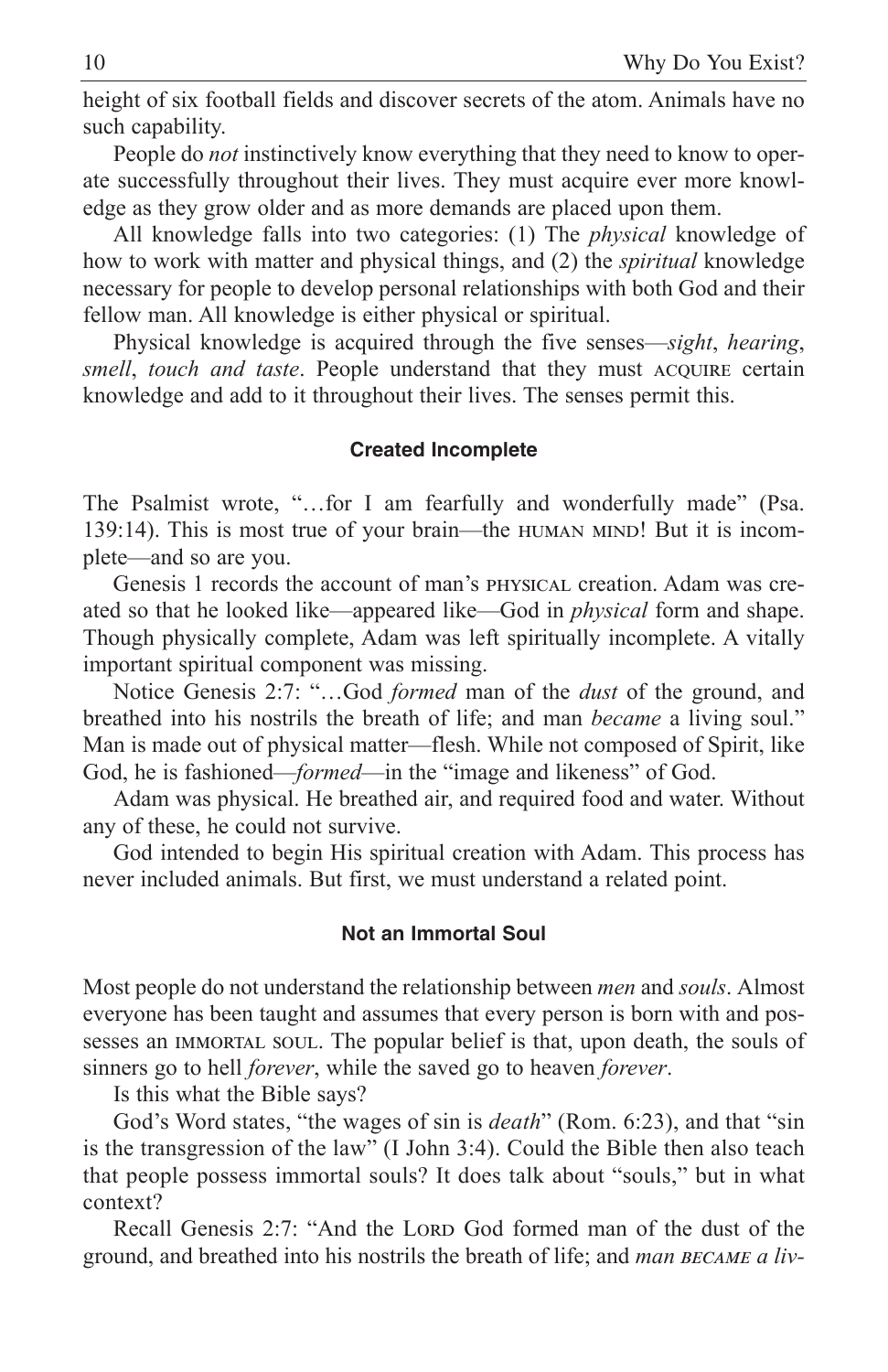*ing soul*." This verse does not say that men *have* souls, but that they *are* souls. Adam *became* a soul—he was not *given* one.

Then, almost immediately, God warned Adam, "And the Lorp God commanded the man, saying, Of every tree of the garden you may freely eat: But of the tree of the knowledge of good and evil, you shall not eat of it: for in the day that you eat thereof *you* shall surely *die*" (vs. 16-17). When placed together, these verses reveal that men *are* souls, and that souls can *die*!

The prophet Ezekiel confirms the instruction in Genesis. Twice he was inspired to write, "The soul that sins, it shall  $DE$ " (18:4, 20). Death is the *absence* of life.

Finally, notice Matthew 10:28: "And fear not them which kill the body, but are not able to kill the soul: but rather fear Him [God] which is *able to destroy both soul and body in hell*." Understand! Souls can be destroyed!

But John 4:24 states, "God IS a Spirit." God is composed of Spirit. Men are made of flesh. Because God is a Spirit, His Spirit must work with *another* spirit within His human creation. But it is not an immortal soul.

Since God has programmed into animals, through instinct, everything that they need to function effectively within their environment, there is no "spirit of animals," which gives them mind power. And humans do not possess immortal souls. But I Corinthians 2:11-12 reveals that they do possess what God calls "the spirit in man." (You may read our free booklet *What Science Will Never Discover About Your Mind* to learn much more about this spirit. It is only briefly described here to help you understand God's Master Purpose.)

Humans receive the spirit in man at conception. It permits them, through the five senses, to acquire and retain knowledge in a way that animals cannot. The human spirit is not THE man—it is IN the man. There is a big difference! This spirit does not have mind power of and by itself. Neither does the brain.

The *brain* hears through the ears and sees through the eyes. The human spirit does not do these things of and by itself. The brain does the thinking—with the spirit giving it the power of intellect. Remember, the spirit is *in* the man, giving the five *physical* senses the ability to work with the brain to analyze physical knowledge and discern its meaning. The spirit *empowers* the mind to process information received through the five senses.

The presence of this spirit allows God, a Spirit, to continue the physical creation into the spiritual realm. Some other things must be understood before proceeding with how God works within those minds that He has conquered.

#### **The Great Choice**

How did man get into the state of confusion, division and disagreement that exists all over the Earth today? It began with a wrong choice between two trees.

Consider this direct instruction to our original parents: "And the LORD God planted a garden eastward in Eden; and there He put the man whom He had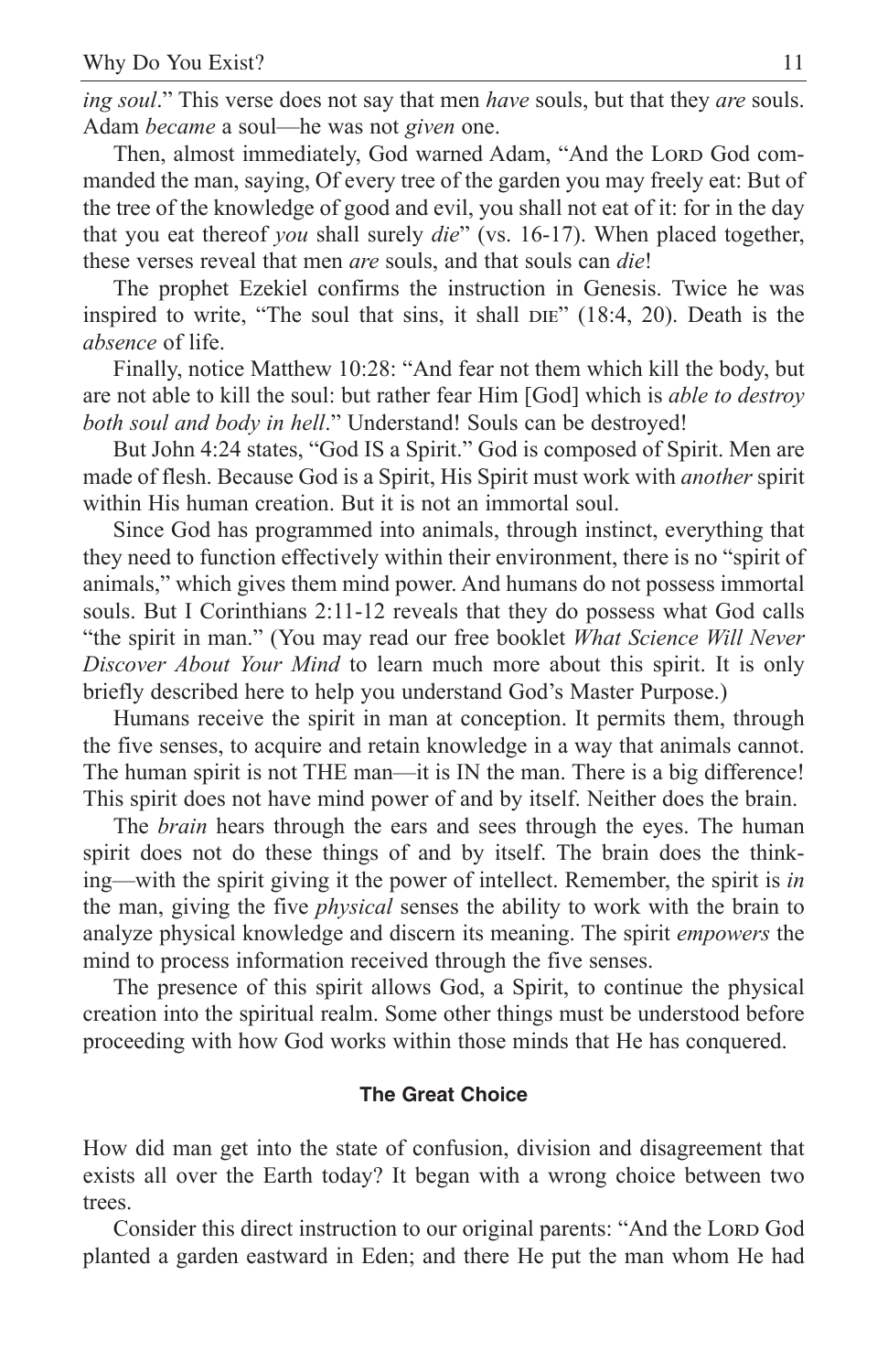formed. And out of the ground made the LORD God to grow every tree that is pleasant to the sight, and good for food; the TREE OF LIFE also in the midst of the garden, and the tree of knowledge of good and evil" (Gen. 2:8-9).

God warned Adam that eating of the second tree would bring death: "But of the tree of the *knowledge of good and evil*, you shall *not* eat of it: for in the day that you eat thereof you shall surely *die*" (Gen. 2:17). God explained, "... for dust you are, and unto dust shall you return" (3:19).

This well-known but little-understood account of the Garden of Eden holds the key. In it, Adam and Eve made a fateful choice. The Genesis 3 account records this: "Now the serpent [Satan] was more *subtle* than any beast of the field which the LORD God had made" (vs. 1).

The world is ignorant of a staggering truth that overarches *everything* that happens on this planet. Revelation 12:9 states, "Satan...deceives the whole world." II Corinthians 4:4 reveals that he is "the god of this world." This verse shows the devil to be cunning, clever—very subtle in manner—making him most effective in his appeal to Eve. (Read our two booklets *Who Is the Devil?*  and *A World in Captivity* to learn about this great fallen spirit and his influence on civilization.)

Continuing with the Genesis account: "And he said unto the woman, Yes, has God said, You shall not eat of every tree of the garden? And the woman said unto the serpent, We may eat of the fruit of the trees of the garden: But of the fruit of the tree which is in the midst of the garden, God has said, You shall not eat of it, neither shall you touch it, lest you die. And the serpent said unto the woman, *You shall NOT surely die*" (vs. 1-4).

The devil lied to Eve. She believed him and was able to lead Adam into sin with her. Satan told them, "You shall *not* die"—in other words, "you have immortal souls." He has been lying to humanity ever since!

Satan continued, "For God does know that in the day you eat thereof, then *your eyes shall be opened*, and you shall be as gods, knowing good and evil. And when the woman saw that the tree was good for food, and that it was pleasant to the eyes, and a tree to be desired to make one wise, she took of the fruit thereof, and did eat, and gave also unto her husband with her; and he did eat. *And the eyes of them both were opened*, and they knew that they were naked; and they sewed fig leaves together, and made themselves aprons" (vs. 5-7).

The devil got them to reject—DISBELIEVE—God's warning in Genesis 2:16-17. His deceit brought these two *adult children* to believe that they no longer needed to listen to their Parent. Human nature entered. Thrust from the garden, they were forced to fend for themselves.

Satan convinced them that they could become "gods" (the Hebrew used here is also *Elohim*) by appealing to their human pride—their vanity. He convinced them that their minds were complete apart from God. They believed him and took to themselves God's prerogative to define right and wrong. Their perfect human minds became corrupted by vanity, which seized them and lifted them up.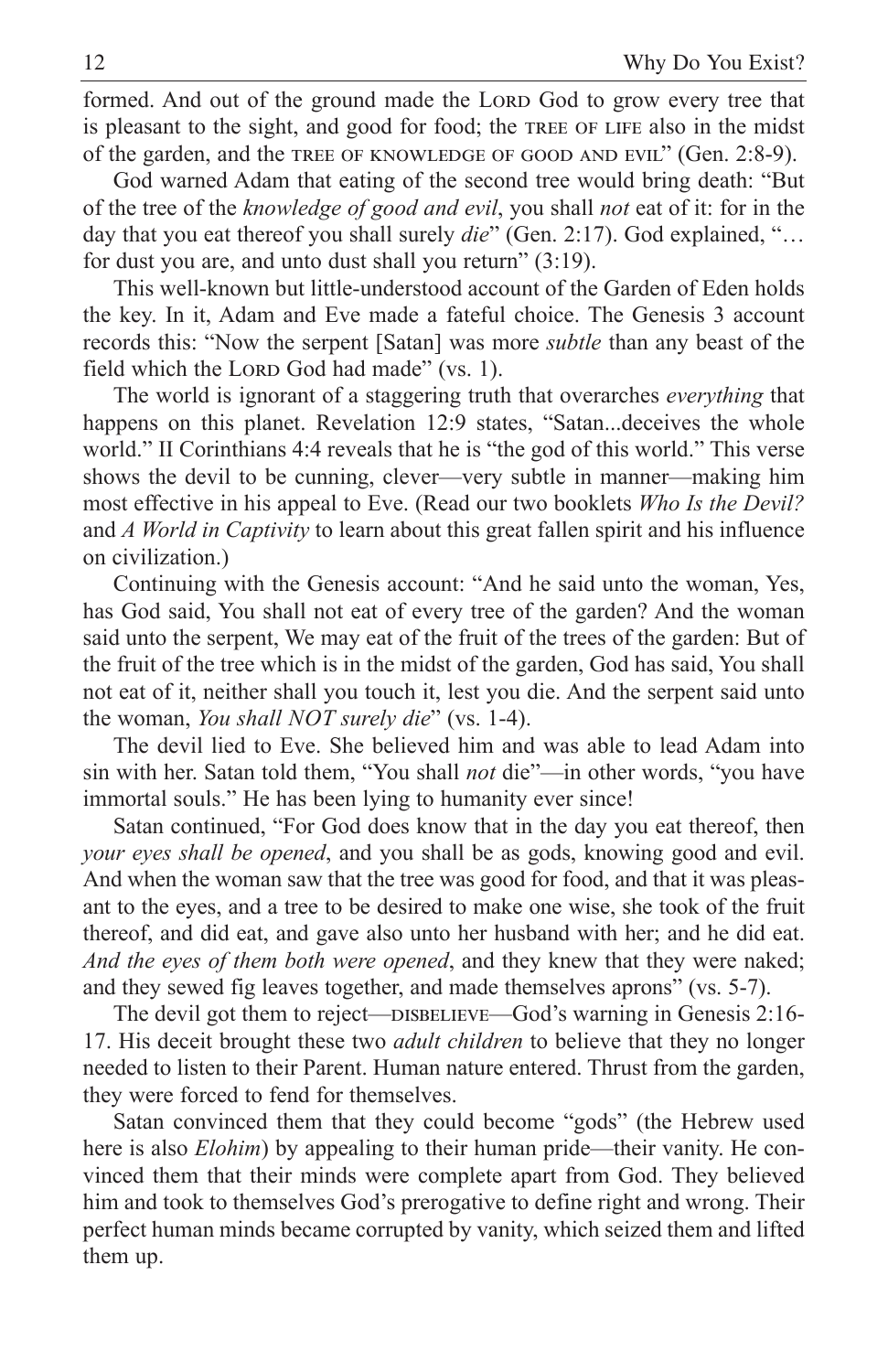This account represents a fateful decision. Mankind was faced with a far-reaching choice between God's Way, which leads to ETERNAL LIFE, or the devil's way, which leads to DEATH!

#### **Putting God to the Test**

Adam and Eve became confused about whether to listen to Satan or God. They could not be sure God was telling the truth unless they put Him to the test. In a sense, Adam and Eve conducted the world's first *experiment*.

Rejecting God's revealed instruction, Adam used human reason, observation and experimentation. With only his mind and the devil guiding him, he proceeded to eat of the "tree of the knowledge of good and evil." He thought he knew better than God. He took *to himself* the right to decide between what was right (good) and what was wrong (evil). He thought that he could trust his own physical senses.

In this sense, Adam and Eve's decision did "open their eyes" (Gen. 3:7) but not to the things of God. The spirit of rebellion entered them for the first time. The evil spirit of Satan's influence entered their minds as the first appearance of "human nature." *This* is how their eyes were "opened." (Read our booklet *Did God Create Human Nature?* to understand what this meant.)

#### **Adam and Eve Cut Off**

With this decision, Adam completely cut off himself and all mankind from access to God. This OTHER tree has been guiding the thinking of men and nations ever since Adam's fateful choice. We must understand what this means for us. Because he rejected God and the Tree of Life, Adam was rejected *by* God and cast from the garden. Mankind was cast out with him into Satan's world!

Adam's decision precluded any further opportunity to acquire *spiritual* knowledge. Thus, his understanding remained limited to what he could learn through the five physical senses—and left him open to Satan's broadcast (Eph. 2:2). Human nature was born!

#### **Choosing a Mixture**

Notice that the wrong tree represented *knowledge* that was both "good and evil." The tree was not entirely evil—it contained a *mixture* of good and evil knowledge! It is the same with the governments, philosophies, educational systems, and religions and churches of this world. Some do have small amounts of true ("good") knowledge, mixed with much false ("evil") knowledge.

For 6,000 years, God has told His servants to avoid mixing truth with error. He warned that eating of the wrong tree would result in death. Adam did not believe God, and died—cut off from God. The warning for us is the same!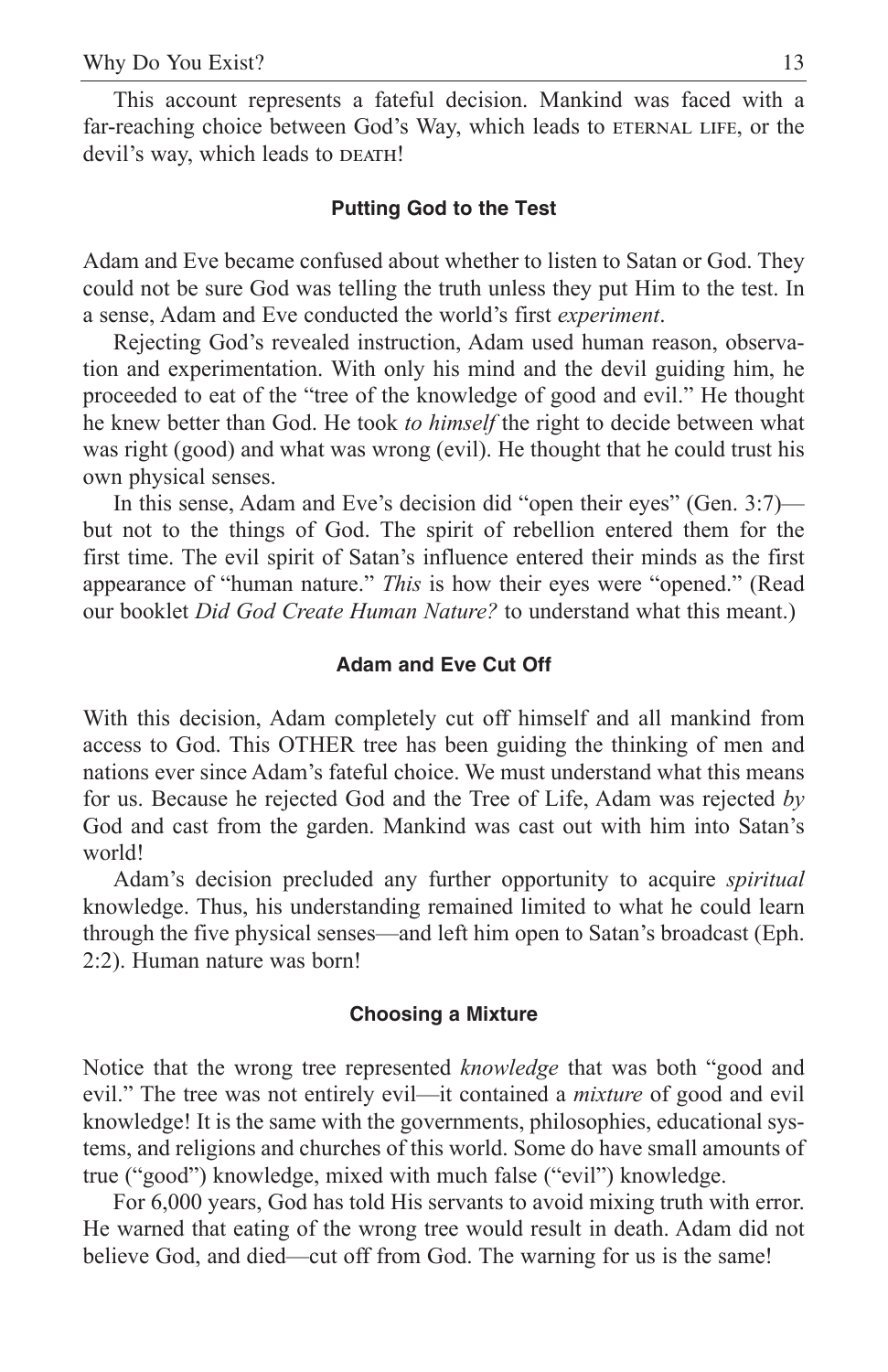When I was first learning the truth in 1966, I was taught an analogy that I had never considered before and have never forgotten since: Think of a delicious cake laced with just a tiny amount of arsenic, cyanide or strychnine, while otherwise containing nothing but good and healthy ingredients. Eating the cake would always result in death.

The good ingredients would be insufficient to overcome the poison hidden in the cake. Humanity chose the poison-laced cake and has remained cut off from God ever since.

God, not men, determines right from wrong! Men may decide WHETHER they will do right or wrong—but never what IS right or wrong! Satan convinced Adam that he should take the power to make this decision to himself.

Mankind has been conducting his own "scientific" experiments ever since. As with the cake, the result is still deadly!

#### **The Great Law of Cause and Effect**

Everyone understands the law of gravity. All recognize that if they ignore this law, it could "break" them. If one accidentally drops a brick on his foot, the result could be broken bones. If a skydiver jumps from an airplane, and the parachute fails to open, the result is certain death.

While most never identify cause and effect as an immutable law governing almost every action in life, they are aware that it is a general principle at work in certain circumstances.

Every *effect* can be traced to one or more *causes*. Unwanted or illegitimate pregnancies, crime, drug addiction, bankruptcy and a thousand other effects can all be linked to specific causes.

Proverbs 26:2 teaches, "…the curse *causeless* shall not come." This verse reveals that causes bring effects. Only a few things are products of chance.

Why can mankind not see this law at work when he looks at the world as a whole? Why do none look for the CAUSE of this world's ills and evils? Why are educators not teaching this greatest of all principles? Look at the world. Do you wonder *why* it is filled with misery, unhappiness and discontent? Even supposed Christianity has almost completely ignored the relationship between cause and effect.

The cause of all the world's troubles began in the Garden of Eden. As simple as this sounds, it is true. The world ignores the decision made by Adam and Eve. They chose not to eat of the *Tree of Life*, choosing instead to eat of the *tree of the knowledge of good and evil*.

Have you wondered what would have happened if just two people had chosen the *Tree of Life*? Think how this would have changed today's world. Everything would be different!

There would be no armies, wars, death, devastation or displacement of peoples. There would be no famine or hunger because there would be plenty of food for everyone. There would be no doctors, because there would be no ill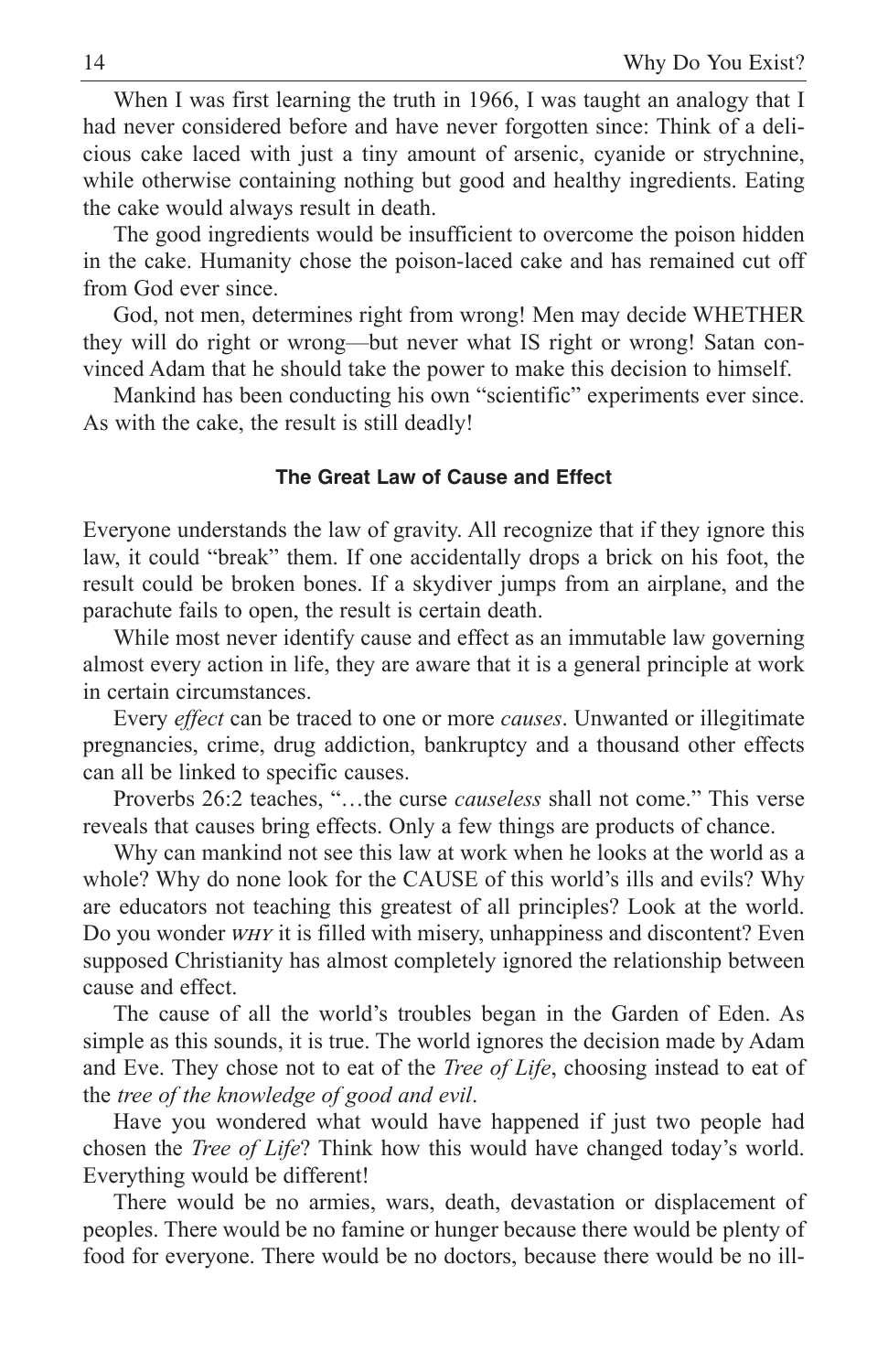ness. Hospitals and clinics would not exist. Neither would prisons, jails, judges and police forces that exist to punish lawbreakers.

Universal happiness, abundance, prosperity, peace and harmony would abound all over the world. All people would get along—neighbors, families, individuals and nations. Can you imagine such a world?

When Adam and Eve made the wrong decision, it directly affected *you* and *me*! One wrong choice—the CAUSE—brought untold tragic EFFECTS! Do not complicate the simplicity of the Bible record.

Their decision was to reject God's perfect LAW (Rom. 7:12, 14) and rule— His GOVERNMENT—as a guide in their lives, and yield to Satan and his way of sin. Because of sin, they no longer had access to God's blessings, guidance, protection or the gift of His Holy Spirit, which would have come by eating of the Tree of Life.

#### **The Carnal Mind**

There is a related reason why violating the law of cause and effect has beset the world with insoluble problems. We must recognize another vital key that explains why the world is in its current state of affairs.

We read earlier that human nature appeared when the eyes of Adam and Eve were "opened." Paul, in his letter to the Romans, makes an amazing statement. Notice: "Because the carnal [physical] mind is *enmity against God*: for it is *not subject to the law of God*, neither indeed can be" (8:7). Other translations use the phrase "is the *enemy* of God" in place of "is enmity against God."

This verse offers startling insight into the working of every person's physical—"carnal"—mind. Cut off from God, the natural mind is His enemy—it hates Him. Think! Has any minister or theologian ever even suggested this to you, let alone explained it?

NO! The religious leaders of this world either ignore this understanding entirely or do not recognize its far-reaching implications!

The natural mind does not want (and even HATES) to yield to God and obey His law. While most people profess that they "love God," the truth is that their minds naturally hate His way and refuse to obey Him.

Now, here is why most cannot and will not recognize it: "The heart is *deceitful* above all things, and *desperately wicked*: who can know it?" (Jer. 17:9).

This is an absolutely stunning statement. Consider it carefully. Above all the qualities of human nature—vanity, jealousy, lust, greed, envy, pride, foolishness, hate, etc.—God reveals that *deceitfulness* exceeds them all.

No wonder Jeremiah also wrote, "O LORD, I know that the way of man is not in himself: *it is not in man that walks to direct his steps*" (10:23).

This is another incredible statement. When confronted with problems or important decisions, men simply *do not know what to do*. They are at a loss for *how* to address and *how* to solve the challenges, difficulties and problems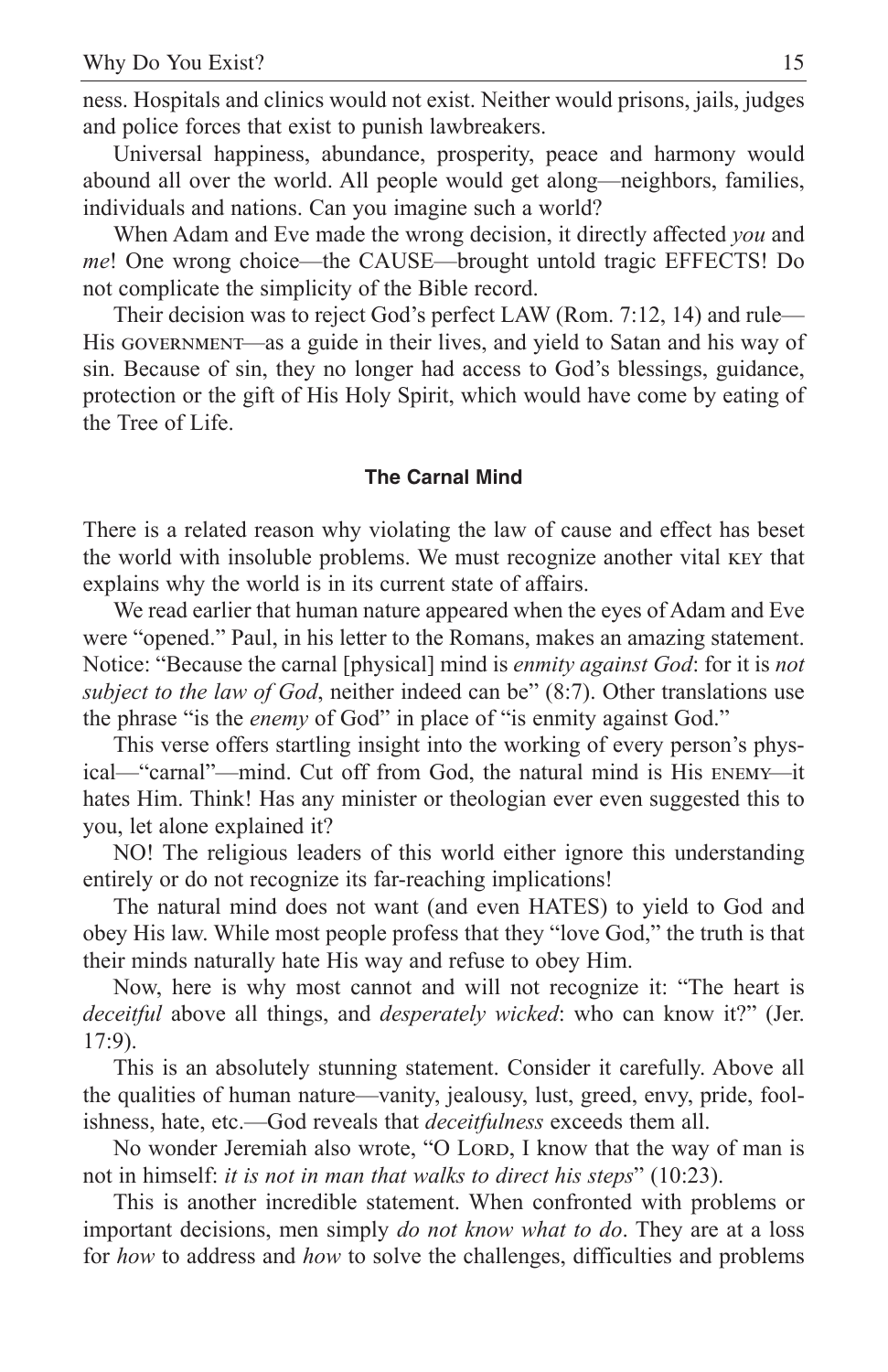in their personal lives. Put another way, they do not know *how* to direct their steps.

How then can they solve the far bigger and more complex problems engulfing civilization today? *They cannot*. Solutions born of human reasoning always generate *more* problems. We will learn why.

#### **The** *Right* **Spiritual Cause**

Would the One who created mankind, the One who says He "is love" (I John 4:8, 16), not then have explained the supreme importance of love within His Plan? Would He have neglected to explain the principle of CAUSE and EFFECT?

Broadly speaking, there are two different ways of life. One is the "GIVE" way—the way of love and outgoing concern—*God's* Way. The other is the "GET" way—the way of selfishness and self-concern—the way of this world. Love is patient, kind and considerate. It shares, cooperates, serves and helps. Christ taught that "it is more blessed to GIVE than to receive" (Acts 20:35).

The way of love is a great unseen *spiritual law* that keeps those who keep it and breaks those who break it! It is inexorable and binding in every aspect and relationship in life. Like the law of gravity, you cannot see it, but you can see the effects of breaking it.

This world is based on the "get" way rather than the "give" way, which is God's Way! People constantly strive to "get" more—to accumulate—to amass for themselves throughout their lives.

This violates the Tenth Commandment, which forbids coveting. Notice what God says of His people, and of all nations, in a prophecy directed to those alive at the end of the age: "For from the least of them even unto the greatest of them *every one is given to covetousness*; and from the prophet even unto the priest *every one deals falsely*" (Jer. 6:13). Two chapters later, there is an almost identical statement, except that God also warns of the horrific punishment He will bring because of this worldwide attitude.

God wanted Adam to take of the Tree of Life so that he could enjoy all the good things of life. God must have explained this to him, since He told him that violating His basic command would result in his death.

If Adam had eaten of the Tree of Life, he would have received the Spirit of God. He would have learned the way of love—the "give" way—instead of the "get" way.

#### **Love Defined**

Paul wrote, "...because *the love of God* is shed abroad in our hearts *by the Holy [Spirit]* which is given unto us" (Rom. 5:5).

Now what is the Bible definition of love?

John wrote, "For *this is* the love of God [here comes the definition], that we keep His commandments: and His commandments are not grievous" (I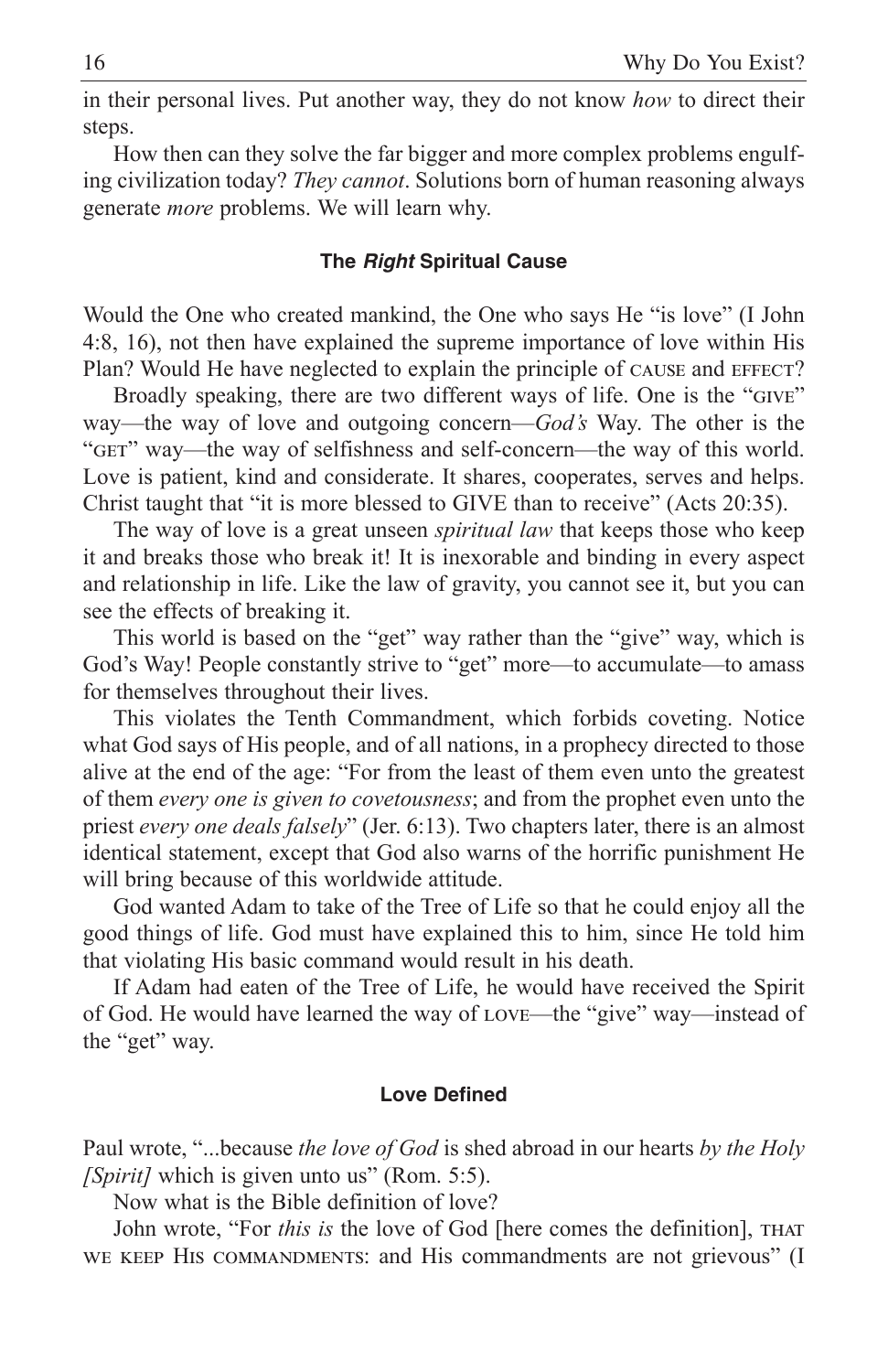John 5:3). Yet, so many who claim to have love believe that the commandments ARE grievous. God says they are not. He calls His Law "holy, just, good and *spiritual*" (Rom. 7:12, 14).

Paul explains that the *commandments* and the *law* are the same: "Love works no ill to his neighbor: therefore LOVE IS THE FULFILLING OF THE LAW" (Rom. 13:10). The Bible plainly defines love as "the fulfilling of the law." Keeping the commandments is fulfilling the law—and this "works no ILL TO his neighbor."

The Bible speaks of "the Holy Spirit, [which] God has given to them that obey Him" (Acts 5:32). True Christians obey God's spiritual Law. Jesus never taught that we should just "believe on Him" to be saved. When asked what one must "do" to have "eternal life"—be SAVED—Christ did not say, "Just believe on Me." He said, "If you will enter into life, KEEP THE COMMANDMENTS" (Matt. 19:17).

It *is* possible to obey God. The world resists this or is ignorant of it because its ministers and theologians tell them it cannot be done, or that Christ did it *for* them. Yet, "Love is the *fulfilling of the law.*" Romans 8:6 states, "For to be carnally [physically] minded [hostile to God's Law] is *death*; but to be spiritually minded is LIFE and PEACE."

Understand! "Sin is the *transgression* of the law" (I John 3:4), and "The wages of sin is *death*" (Rom. 6:23). There is a cause for every effect.

Adam faced the choice of believing and accepting *knowledge* from God. He was freely offered eternal life. Eating of the Tree of Life would have caused God to beget a new life in him—through the Holy Spirit. Had he received the Spirit of God, he would have had life inherent within him. He would have practiced the way of "love," which comes with receiving the Holy Spirit. He would have known the way to peace, happiness, abundance and prosperity.

Adam would have been given access to enormous amounts of revealed knowledge that he could never have discovered on his own. He would have been taught the difference between true and false values. He would have understood the origin of the universe, with much important spiritual knowledge—including the purpose of his life. He would not have had to continually *experiment*, *theorize* and *guess* at what is *good* and what is *evil* and why things are as they are—only to always be confused by his research.

He never would have foolishly conducted an experiment that ended with his DEATH!

#### **Created to Obtain Knowledge**

God gave Adam and Eve "dominion" over the Earth (Gen. 1:26). This meant that man would be able and need to learn and produce—to generate—much knowledge as he subjugated the planet.

God designed human beings with minds that could create, devise, reason, observe and experiment. Through this inherent ability to reason, *physical*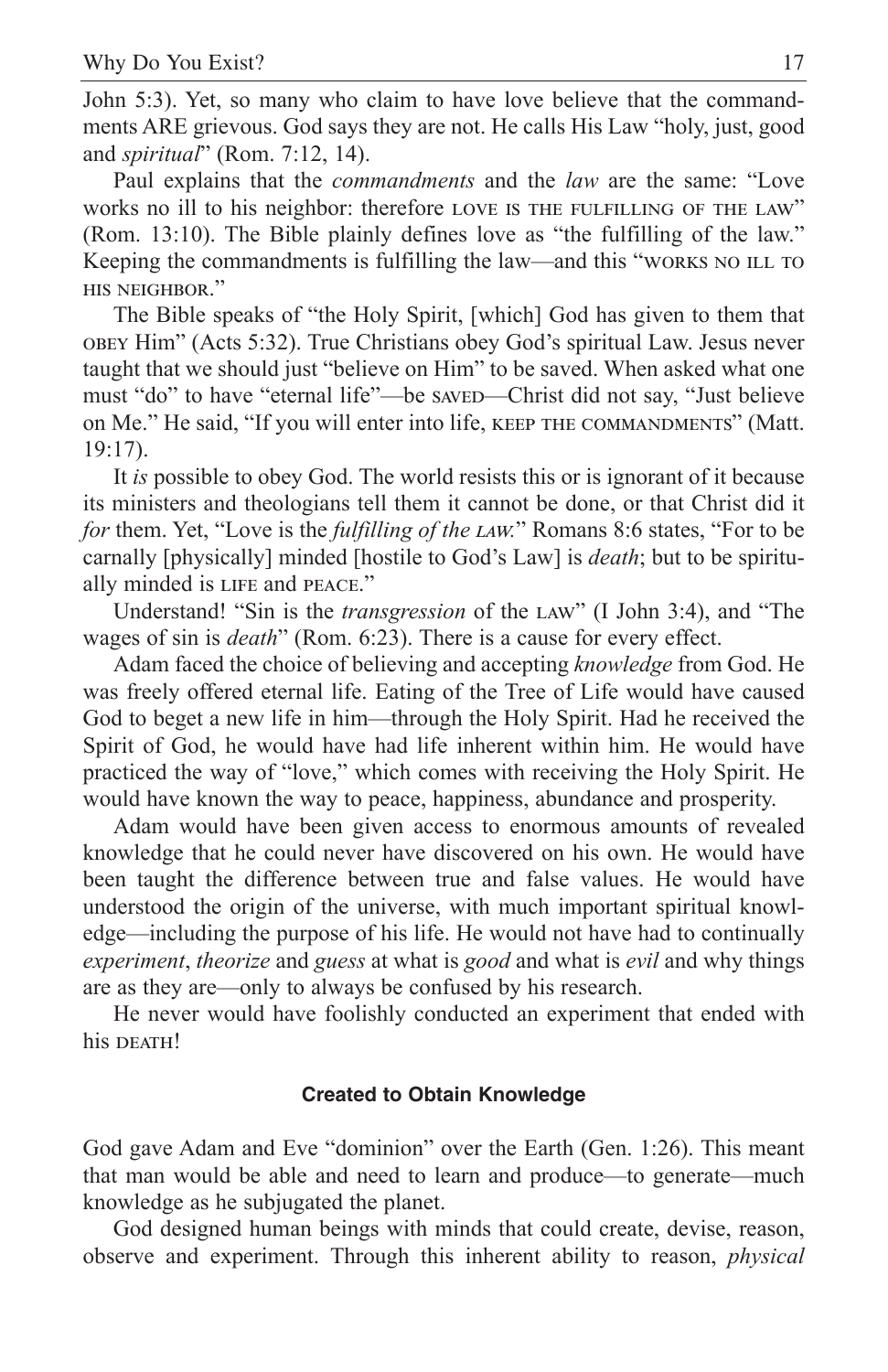knowledge could be processed. This was good and right, as long as it was used within the framework that God intended.

Adam and Eve's problem was they reasoned that *every* kind of knowledge necessary for salvation could be obtained on their own, through experimentation. Once they moved off course from God's intended WAY, they had no hope of reaching the *destination* that He purposed for them—and neither does mankind, which followed their choice. Once Adam and Eve accepted the *wrong premise* as their starting point—that they could reason everything out themselves—they were destined to fail!

The accumulation of vast amounts of knowledge, over a period of 6,000 years, has not changed—and could never change—the fact that mankind is headed for the wrong destination.

#### **Revealed Knowledge**

Every sophisticated or technical device or product comes with an *instruction manual*. Without this, the owner would find the object useless. He would not know how to properly operate it. Nor could he repair or maintain it.

Once again, God gave an Instruction Manual—the Bible—that contains vital revealed knowledge. It explains *how to live*, not just how to earn a living. It explains history, prophecy, important knowledge of doctrine and thousands of other points and principles that govern every aspect of life.

Now understand. The Bible was never intended to contain ALL knowledge, just that which is essential for salvation—knowledge that man could not discover through human reason, experimentation, analysis and observation. The Bible was not intended to teach mankind how to design marvels of engineering, telescopes that can probe the outer reaches of the universe or computers that can perform trillions of calculations per second.

Men were given the capacity to reason out and design these and many other highly complex, technical inventions. Education in physical knowledge is important.

Here is why. Most of Earth's population live in abject poverty, disease, filth, squalor and illiteracy. They lack the most fundamental *education* that the developed "have" nations enjoy. Therefore, basic education can lead to *physical* improvements and advancements for civilization.

But surely 6,000 years of misery, unhappiness and every conceivable evil, ill and woe that humanity has suffered ought to tell the world that it should carefully heed the *Instruction Book* of revealed spiritual knowledge it has ignored. Yet, man continues to reject God's SPIRITUAL REVELATION.

However, cut off from the right channel and path of spiritually understood cause and effect and God's revealed law, man still possesses the power of physical, human reasoning, which, sadly, has led to weapons of mass destruction and terror, cruelty, slavery, repression, pollution, crime, religious confusion and so much more.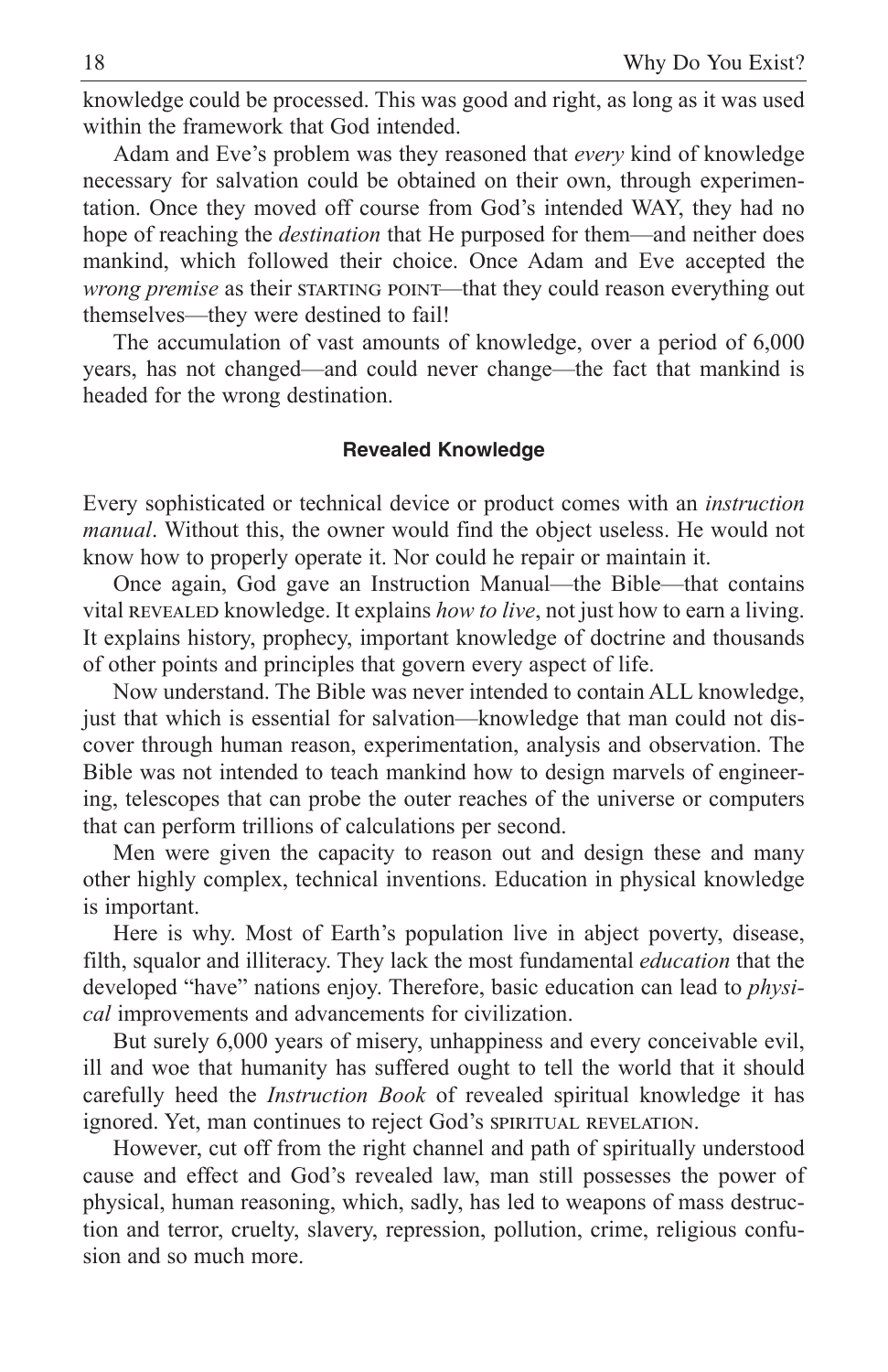Hence, man's misery and woes compound and mount at every turn.

But remember, God's process of spiritual creation is still in progress. It is *not complete*!

#### **Product of God's Workmanship**

Let's continue examining the bigger picture of God's purpose.

You are not the first to be concerned with God's overall Plan—or wonder why you exist. Job asked this same question: "If a man die, shall he live again?" (14:14).

God inspired him to answer his own question: "All the days of my appointed time will I wait, till my change come. You shall call, and I will answer You: *You will have a desire to the work of Your hands*" (vs. 14-15).

Job acknowledged that he was the "work of God's hands." He knew God "desired" a certain purpose that involved a process at work within him. He understood that one day God would "call" him from the grave, and that he would "answer," thus fulfilling his purpose.

This is important knowledge that could only be revealed by God. Job could not otherwise have known it.

God is at work in those He has called. He is fashioning, molding, and building within them holy, righteous character—His very character. Notice: "But now, O Lord, You are our Father; we are the CLAY, and You our potter; and we all are the work of your HAND" (Isa. 64:8).

Tragically, many will not allow God to work with them. They fight His purpose. They think they know better than the God who made them. Many refuse to be told what to do and be clay in God's hands. This was Adam's problem.

Isaiah also wrote, "Woe unto him that strives with his Maker! Let the potsherd strive with the potsherds of the earth. Shall the clay say to *Him that fashions* it, What make You? Or Your work, He [God] has no hands?" (45:9).

Most people have absolutely no idea that God actively works within human beings He has called—or *what* He is doing when He does. Again, this is spiritually *revealed* knowledge, unattainable to all whom God has *not* called to understand His truth (John 6:44, 65; 17:17).

God is now actively working in the minds of only those *few* who have His Holy Spirit within them (Acts 2:38). Humans are not born with God's character. And God cannot instantly infuse them with it by divine fiat. Character must be developed.

The real Christian increases in understanding and "grow[s] in grace, and knowledge" (II Pet. 3:18). He endures a lifetime of overcoming, because he is in training for a supreme purpose. Those called understand that "…he that shall ENDURE unto the *end*, the same shall be SAVED" (Matt. 24:13). (Read our free article "You Can Overcome and Prevent Sin" to understand this process.)

Bible study and earnest prayer are part of the Christian's daily schedule. The one called has found the "pearl of great price" and is determined to build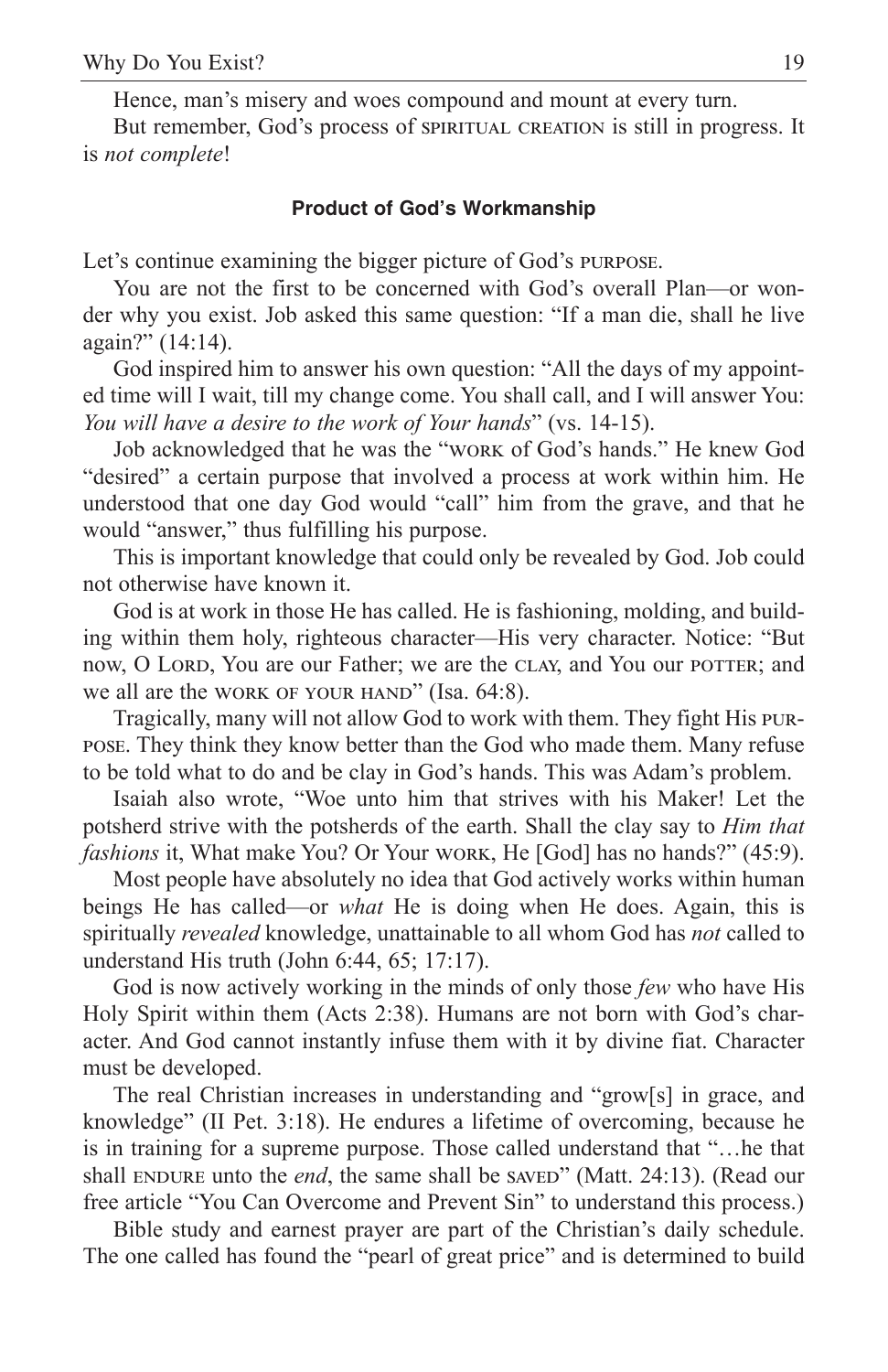the spiritual character and nature of God. While none of this will earn him salvation, it is the *substance* of his character that determines his reward.

Paul understood how God works in Christians. He recognized that salvation (Rom. 6:23), and even faith to receive it, are free gifts. They cannot be earned. But this does not mean God is not actively working (requiring good works) in human beings, as He REPRODUCES HIMSELF.

Consider: "For by *grace* are you saved through faith; and that not of yourselves: it is the *gift* of God: Not of works, lest any man should boast. *for we are his workmanship*, created in Christ Jesus *unto* good works, which God has before ordained that we should walk IN THEM" (Eph. 2:8-10).

Did you catch the phrase Paul used—"we are *His* workmanship"? What could be plainer? God has a Purpose at work within each person!

The verse continued by saying that Christians must "walk" in "good works." The false notion of "just believing in Jesus" thwarts God's Supreme Purpose of fashioning people through careful workmanship, like a potter with clay.

Salvation, though of "grace…through faith," involves good works. This means that salvation is a process and not something that happens immediately upon "giving your heart to Jesus."

Notice what else Paul wrote about this process taking place within those God calls: "And be *renewed* in the spirit of your mind; and that you put on the new man, which after God is *created in righteousness and true holiness*" (Eph. 4:23-24). II Corinthians 5:17 puts it this way: "Therefore if any man be in Christ, he is a *new creature*…"

Those whom God is working with are literally a *new creation!*

The one who serves God is being transformed in his mind. He yields his own will and seeks to replace it with God's will in all matters. He seeks to please God—not *self*!

#### **Born to Build Character**

Each person that God calls is presented with the same choice that Adam and Eve faced—yielding to God and *His* government or yielding to Satan and *his* nature.

God is a Father. He has one Spirit-composed Son, but will later have many *more* sons (Rom. 8:19). He is reproducing Himself by developing His character in yielded, conquered, Spirit-begotten human beings. As human fathers beget their children *physically*, God begets His children *spiritually*.

Just as little children grow up to look like their physical parents, so also do God's children slowly take on the spiritual likeness of their Parent, in holy, righteous character—"divine nature" (II Pet. 1:4). Peter described Christians as "partakers of the DIVINE NATURE"—the nature of God. There is the physical nature of creation, *human nature* and GOD's NATURE. God is re-fashioning corrupt, carnal *human nature* into wonderful, glorious, perfect, holy, SPIRITUAL character—His DIVINE NATURE!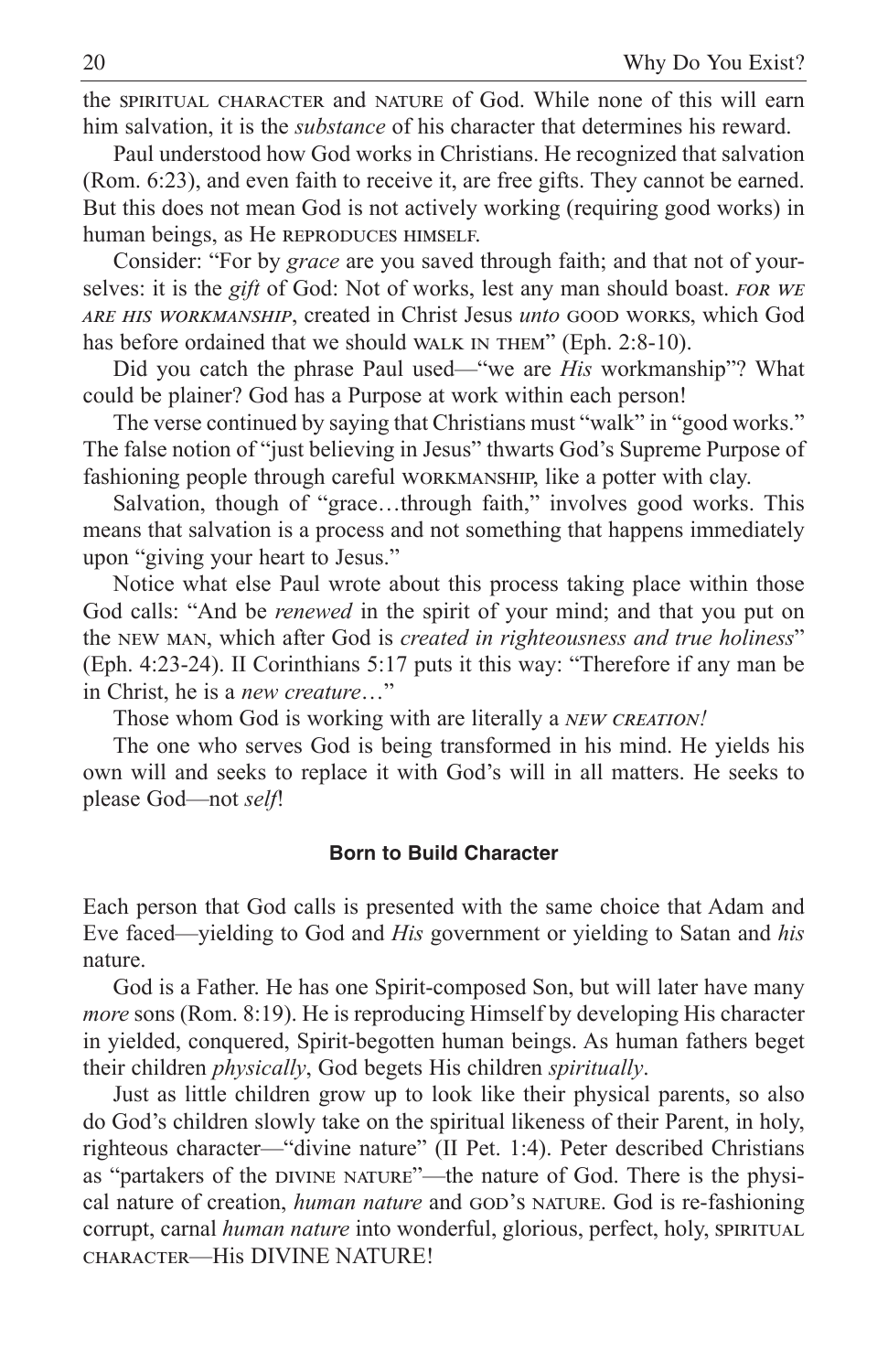Character is understanding—knowing—right from wrong *and doing what is right instead of what is wrong!* God reveals what is right, but it is through the power of free moral agency, deciding to DO what is right, that righteous character is built.

Character is consciously *choosing* the right way, against resistance. It is not the easy way. It is swimming against the current, rather than drifting lazily in the direction it is flowing. It is building love, joy, peace, longsuffering, gentleness, goodness, faith, meekness, temperance (self-control), wisdom, knowledge, understanding and humility. This takes time, because character is built through *experience*.

Animals develop none of these traits.

God has perfect character in all respects. He *is* love. Remember, love is the fulfilling of the law (Rom. 13:10; I John 5:3), which requires yielding to God. It is outgoing, outflowing concern for others, putting them first—ahead of selfinterests.

Satan's nature is selfish, incoming and concerned only with what is best for self and how to get more for self. This is the attitude he injected into Adam and Eve when they ate of the forbidden fruit.

Are you seeing that, while God made man in the form and shape, physically, of Himself, it does not end there? You were created to become like God—to build perfect, holy, righteous character. God is *reproducing Himself* in human beings. Just as you are the child of parents, and possibly have children of your own, *God is your Parent*. Again, as you physically look like your parents, and your children resemble you, God wants you to look like Him—in *spiritual character*! In this life, God begins to spiritually re-form and re-shape those He calls. His Purpose is to build within them His nature.

So then, God is reproducing Himself in those who have received His Holy Spirit. He is creating children that will look and *BE* just like Him! *To build the very character of God is the reason you exist!* But there is more to understand.

God has allotted 7,000 years—seven *millennial days*—to work out the first several phases of His Plan "here below." We are nearing the end of the sixth day (6,000 years) allotted to man under Satan. God's government will soon be established, bringing His perfect spiritual law to all nations of Earth. Satan will be removed (Lev. 16:10, 21-22) and no longer able to sway this world to evil and rebellion against God's revealed knowledge.

A few will reject God, refusing to obey Him. They will trust in their human minds and reject the missing dimension of God's Spirit, which would have led them to eternal life. They will reject building righteousness in their life and choose to remain *incomplete*—*unfinished* in purpose and character.

#### **But Whose Righteousness?**

It is supremely important—absolutely vital!—to understand that Christians only grow through being connected to Christ.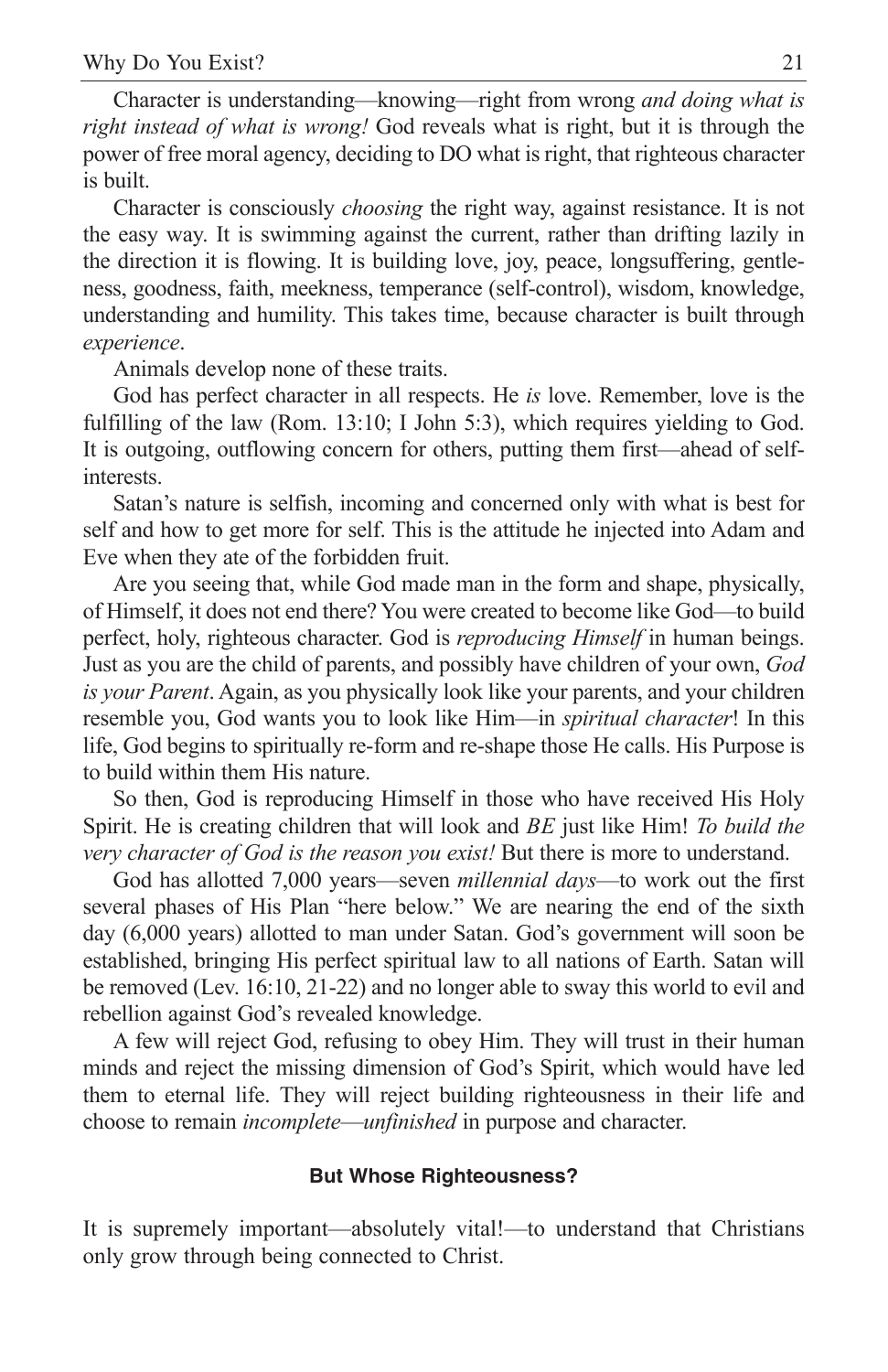The Bible often speaks of "Christ in us" (Gal. 2:20; 4:19; Col. 1:27; Eph. 3:17; II Cor. 13:5). *We* do not do the character-building works. Jesus Christ at work in us does them. Understand. The Father guides this process as each person remains in contact with Him through the Spirit of Christ (and God) in him.

Keep this clear. It is not anything that *you* do, of and by yourself, which produces works of righteousness. Romans 10 warns of those who do not understand God's role in building character, good works and righteousness: "For they being *ignorant* of *god's* righteousness, and going about to establish their *own* righteousness, have not submitted themselves unto the righteousness of God" (vs. 3).

It is a complete waste of effort to build your *own* character, your *own* works of righteousness. They gain you nothing with God. All spiritual growth comes from Him! But you must do *your part* in yielding to God.

Paul wrote, "For we are laborers *together* with God: you are GOD's HUSbandry, you are god's building" (I Cor. 3:9). This is profound understanding. God is *building* a Family. He is a Husbandman. True Christians are the *product* of *His* "husbandry"—*His* "workmanship."

*GOD*, not any man, is building His Church. Christ said, in Matthew 16:18, "*I* will build My Church." No wonder Paul wrote, "*you* are God's *building*." Yes, God is building something special within those He calls, just as He is building His Church overall.

Of course, every stable building has a proper foundation. It helps it remain solid. In I Corinthians 3:11, Paul adds, "For other foundation can no man lay than that is laid, which *is Jesus Christ*." Your life must always be built on the stable, solid foundation of CHRIST—and Him at work in you!

#### **You Must Be "Born Again"**

Most professing Christians believe that they are "born again" in *this* life. Invariably, they believe this follows on the heels of "receiving Jesus." This is not what the Bible teaches.

Paul stated that "...*flesh and blood cannot INHERIT the kingdom of God*; neither does corruption *inherit* incorruption. Behold, I show you a *mystery*" (I Cor. 15:50-51). This knowledge *is* certainly a mystery to most.

A series of verses in John 3 is commonly misunderstood by people who believe that they can be "born again" in this life and "see" God's Kingdom, while they are still composed of flesh and blood.

In this account, Nicodemus questioned Christ, who answered, "Except a man be *born again*, he cannot *see* the kingdom of God" (vs. 3). Then, in verse 6, He added, "That which is *born* of the flesh IS flesh; and that which is *born* of the Spirit IS spirit."

Flesh and blood cannot enter the Kingdom of God—*but spirit can!* Because Christ wanted to allow no room for misunderstanding, He likened spirit to wind. Like wind, spirit is *invisible*. It cannot be seen. Only at the resurrection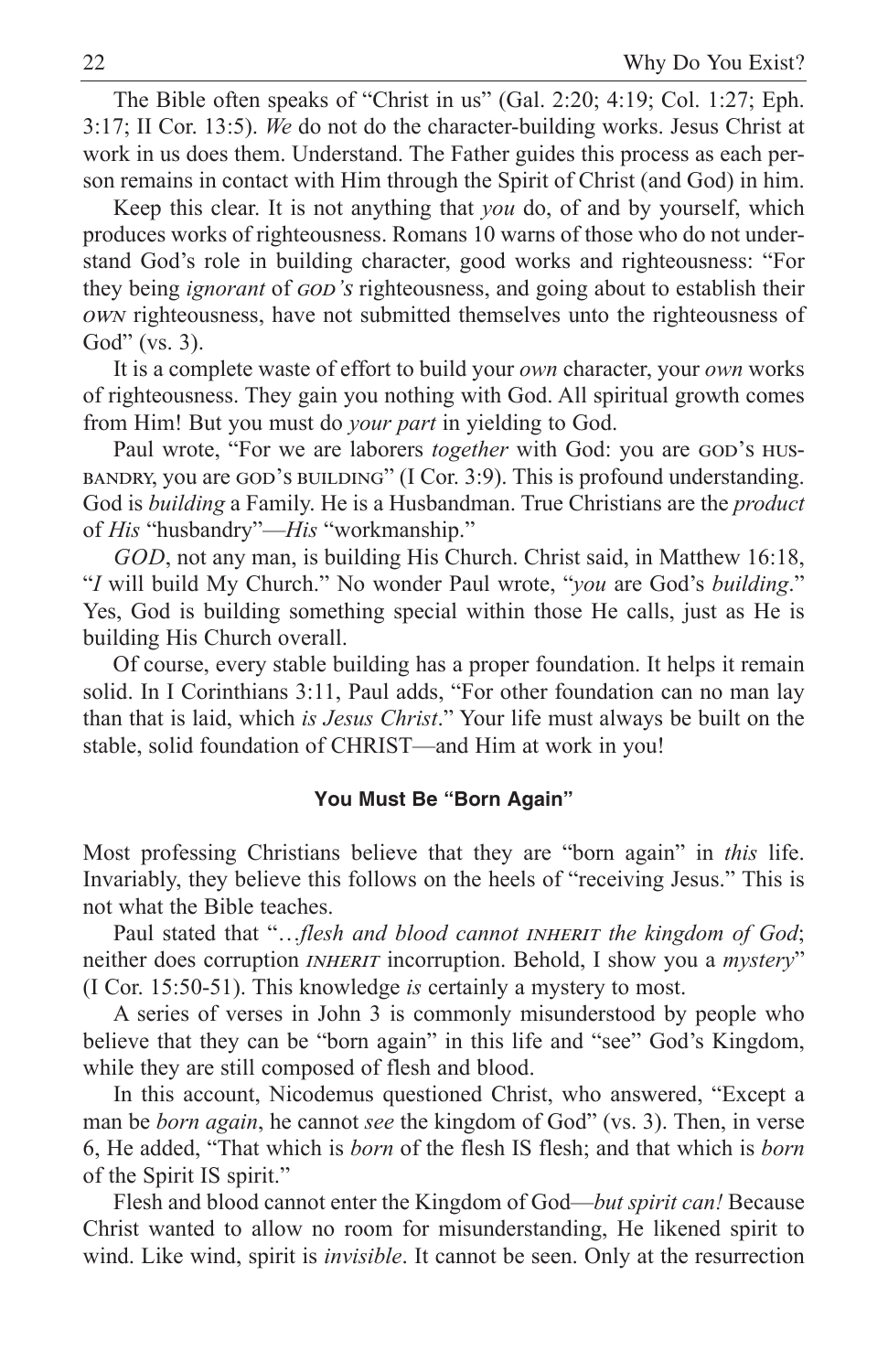are all true Christians changed from flesh to spirit-BORN AGAIN! (Carefully read our booklets *What Does "Born Again" Mean?* and *What Is the Kingdom of God?* to understand these crucial doctrinal truths in detail.)

#### **What You Will Look Like**

Recall that God made human beings in His "image" and "likeness." But this process will not be complete until the Resurrection, when we are no longer composed of "flesh and blood."

God created *you* to become "like" Him in every way. Through His Spirit entering the mind of each of His newly converted children, a new spirit life is begotten. A tiny, spirit-begotten *embryo* comes into existence. Let me repeat: In the same way that little children grow to look like their physical parents, so also do God's children gradually take on the spiritual likeness of God (their Parent), in nature and character, as much as in image and form (II Pet. 1:4).

Both the Old and New Testaments make this absolutely plain! While many have a vague idea that Christians might be "sons of God," none consider this: "Behold, what manner of love the Father has bestowed upon us, that we should be called the sons of God...Beloved, *now* are we the sons of God, and it does not yet appear what we shall be: but we know that, when He shall appear, we shall be like Him; for we shall see Him as He is" (I John 3:1-2).

Then John adds, "Whosoever is *born of God* does not commit sin; for His seed remains in him: and he cannot sin, because he is *born of God*" (vs. 9). We will one day have the very likeness of Christ. At that time, we will be born of God. Romans 8:16 states that we are "children" of God and heirs *with* Christ.

David understood this very point a thousand years earlier: "As for me, I will behold Your face in righteousness: I shall be satisfied, when I awake*,* with Your LIKENESS" (Psa. 17:15).

David and John understood that, like Job, they would "awake" at the resurrection and look exactly like God, in image, form *and character*—and be composed of spirit!

So then—let me also repeat this—God is reproducing Himself in human beings who have received His Holy Spirit. He is creating children that will look and *be* just like Him!

Paul amplifies what John and David referred to when they said that Christians will be "like Him"—and with His "likeness." Notice: "For our conversation [citizenship] is in heaven; *from whence* [He is coming here] also we look for the Savior, the Lord Jesus Christ: who shall change our vile body, that it may be fashioned like unto His glorious body, according to the working whereby He is able even to subdue all things unto Himself" (Phil. 3:20-21).

This is mind-boggling knowledge. Nothing compares to it! But let's make it even clearer.

The following is a direct description of Jesus Christ, as He now exists in full glory. Meditate on it, realizing that you will look—and be—*like Him*: "His head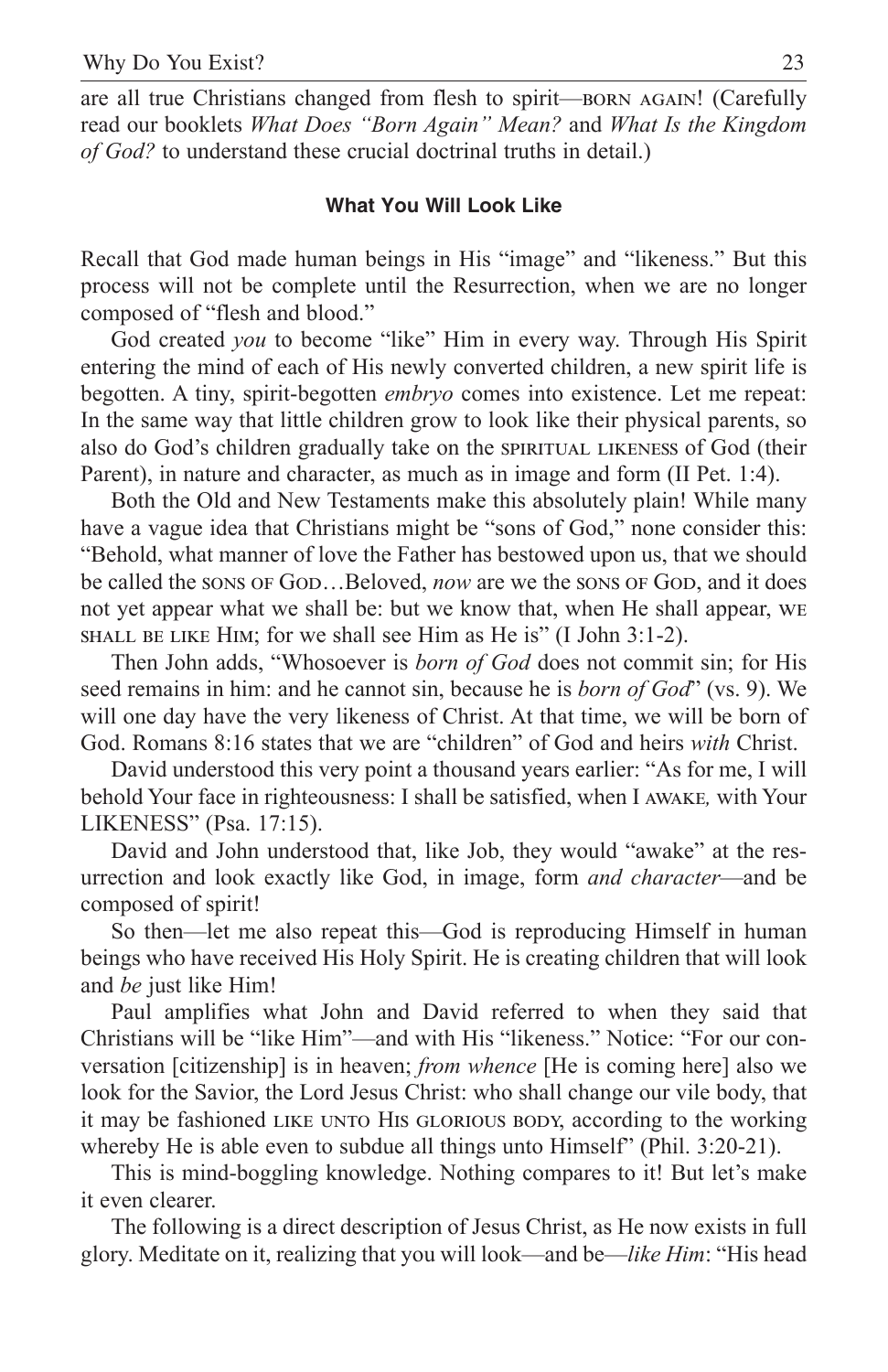and His hairs were white like wool, as white as snow; and His eyes were as a *flame of fire*; And His feet like unto *fine brass*, as if they burned in a furnace; and His voice as the sound of many waters. And He had in His right hand seven stars: and out of His mouth went a sharp two edged sword: and His countenance was *as the sun shines in his strength*" (Rev. 1:14-16).

What this astounding description reveals about your future is not my personal opinion. It is what *your Bible* reveals! This is what Paul meant when he wrote, "And as we have borne the image of the earthy, *we shall also bear the image of the heavenly*" (I Cor. 15:49). While we are physically formed and shaped like God now, we shall later become Spirit, and take on the "image of the heavenly."

Grasp this. The very Spirit of God in us will allow us to awake in the resurrection. Notice Romans 8:11: "But if the *Spirit* of Him that *raised up Jesus* from the dead *dwell in you*, He that raised up Christ from the dead *shall also quicken your mortal bodies BY* His Spirit that dwells in you." Christ was *raised* (resurrected) to return to His position alongside the Father. He had fulfilled His task of becoming the Savior.

Now, understand this point! It is the same Spirit, dwelling in us from the moment of begettal, which will raise us (all those begotten of God) to join God in His Kingdom.

Like the newly begotten baby grows in its mother's womb, the Christian must also *grow* before he can leave the womb. Christians are to grow in this lifetime. In order to be given divine authority and power, as "joint-heirs with Christ" (Rom. 8:17) LATER, they must qualify, through building God's holy, righteous character in their lives NOW!

#### **Your Awesome Future**

The book of Hebrews reveals God's awesome purpose with crystal clarity. The context begins in Chapter 1. Watch the picture unfold of what your awesome future can be.

First, understand that God created angels to be "ministering spirits" to assist the "heirs of salvation" (vs. 14). This is their role within God's Plan. Angels are not offered membership in the Family of God. This is why Satan (as a *fallen* angel) so hates the idea that puny, fleshly man can receive what he has never been offered nor can ever achieve.

Paul quotes from two places in the Psalms: "For unto which of the angels said He at any time, You are My Son, this day have I begotten you? And again, I will be to him a Father, and he shall be to Me a Son?" (Heb. 1:5). (Hebrews 2:5 describes the Earth under the "subjection of angels" now, but makes clear that these angels will not rule over "the world *to come*.")

God has never said these things to any angel!

Paul then quotes from another Psalm, explaining what has always been God's Purpose: "Your throne, O God, is for ever and ever: a *scepter* of righ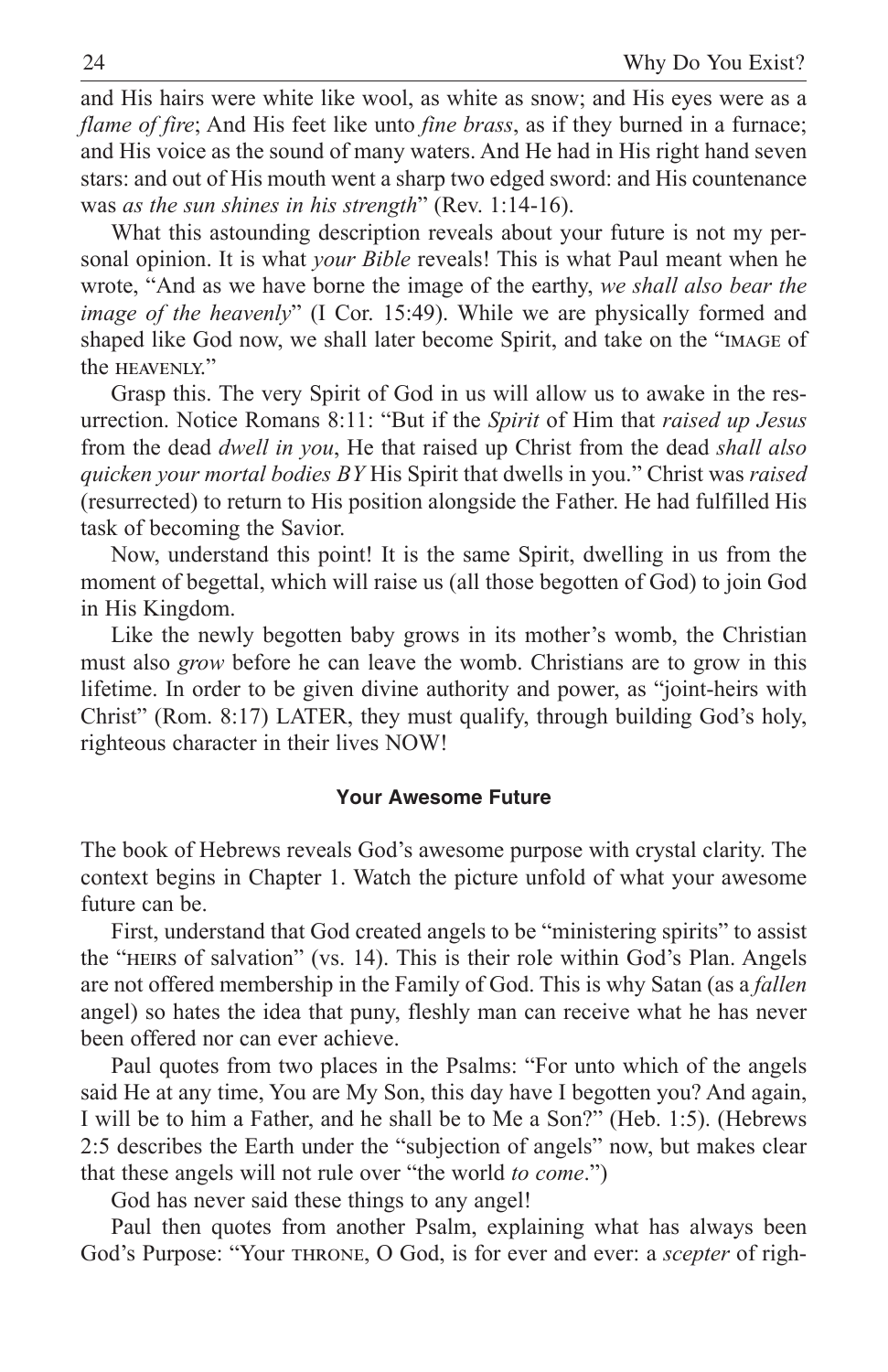teousness is the *scepter* of Your KINGDOM..." (1:8). A scepter is a rod or staff used as a symbol of *rulership* or *authority*—and in His Kingdom it is God who has all *power*.

Finally, Paul *re-frames* the same question about angels: "But to which of the angels said He at any time, Sit on My right hand, until I make Your enemies Your footstool? Are they not all ministering spirits, sent forth to *minister* for them who shall be heirs of salvation?" (1:13-14).

This sets the stage for what we must understand! Let's really comprehend the awesome future that God has prepared for all those who serve Him.

This amazing series of verses continues in chapter 2—and builds in understanding and impact. Paul quotes Psalm 8:4-6. There David asked the allimportant question, *"What is man, that You are mindful of him?"* (Heb. 2:6)*.*  Since God is eternal, and sits over the entire universe and has all power under His control, no wonder David asked, and Paul repeated, this question.

The astounding answer is in the next verse: "You made him [man] *a little lower* than the angels; You crowned him with glory and honor, *and did set him over the works of Your Hands*."

Paul further explains that God plans to give immense power and *authority* to His Sons: "You have put ALL THINGS in subjection under his feet. For in that He put ALL in subjection under him, He left NOTHING that is not put under him. But now we see *not yet* ALL THINGS put under him" (vs. 8). This has not *yet* happened—but soon will.

When God says that "all things" will be put under the feet of man, this is what He means. This will start with the entire Earth. Then the vast universe, with all of its quadrillions of stars and one trillion galaxies, will eventually be put under the authority of men who have been born into the Family of God. In fact, the Moffatt translation renders the Greek word for "all things" as "the universe."

This is staggering knowledge!—wonderful beyond description! Take time to truly grasp it. Savor what can be *your future*. It is the reason you exist—it explains why you were born!

Before continuing, consider a fascinating verse about another related aspect of salvation few understand. We have seen that Christians await a truly incredible salvation. But, the whole creation is also intensely awaiting the appearing of a time when all those new sons will be added to God's Family.

Carefully read the following: "For the creation waits with eager longing for the revealing of the sons of God; for *the creation* [all things in the known universe] was subjected to futility, not of its own will but by the will of Him who subjected it in hope; because *the creation itself will be set free* from its bondage to decay and obtain the glorious liberty of the CHILDREN OF GOD. We know that the *whole creation* [everything] has been groaning in travail together until now; and not only *the creation*, but we ourselves [Christians], who have the *firstfruits* of the Spirit [the few now called], groan inwardly as we wait for [*birth*] as sons" (Rom. 8:19-23, *RSV*).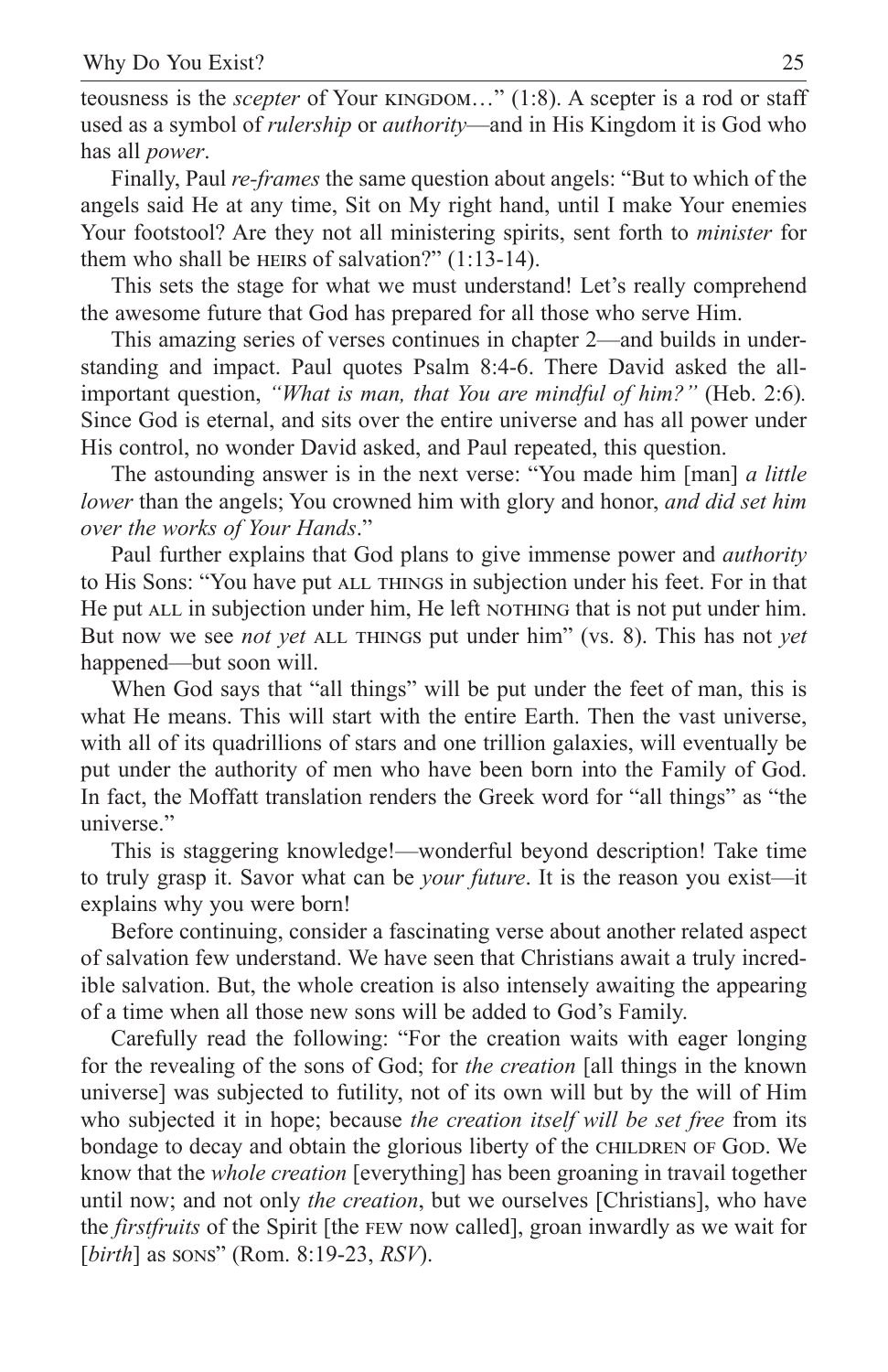All future "children of God"—sons—will be liberators of a creation now in bondage. This is part of your calling. A decayed and wounded Earth, moon and stars will soon be renewed and returned to a state of beauty, harmony and tranquility under the leadership of Christ and God's other children.

#### **Many Sons**

Now we can continue the all-important account in Hebrews 2: "But we see Jesus, who was made a little lower than the angels for the *suffering* of death, crowned with *glory* and *honor*; that He by the grace of God *should taste death for every man*. For it became Him, for Whom are *all things*, and by Whom are *all things*, in bringing *many sons unto glory*, to make the Captain of their salvation perfect *through sufferings*" (vs. 9-10).

Did you catch what was said? Do you grasp it? These verses contain the promise of a staggering future available to mankind. Those called in this age are to inherit "*all things*" and be "crowned with glory and honor" through the sacrifice of Jesus Christ—"the *Captain* of their salvation."

These verses reveal the awesome potential planned for all Christians. Paul reveals that, when Christ returns to Jerusalem, "MANY SONS" will be brought "*unto glory*," through the work of the "Captain of our salvation" (Heb.  $2:10$ ).

The Bible reveals a connection between sons and heirs. An heir has not yet *inherited* what is to come to him. We read, in I Corinthians 15:50, that we will "INHERIT the kingdom of God." But those called now, in this lifetime, are heirs—begotten (not *yet* born) sons. Paul further explains, "And if you be Christ's, then are you Abraham's seed, and heirs according to the promise… Wherefore you are no more a servant, but a son; and if a son, then an HEIR of God through Christ" (Gal. 3:29; 4:7).

God will share rulership over His entire creation with all of His Sons. Christ is merely the first of *many*. Notice: "For whom He did foreknow, He also did predestinate to be conformed to the image of His Son, that He might be the firstborn among many brethren" (Rom. 8:29).

The birth of a firstborn son does not preclude the birth of additional sons (and daughters) to that same family. I have two sons and am a firstborn son with a younger brother. My father was a second born son, having an elder brother and so on. You see the point.

Continuing in Hebrews 2, notice that Christ "…is not ashamed to call them *brethren* [the other many sons—us]" (vs. 11). Truly, the begotten Christian has been called to "glory" and to be one of "many sons." Christ's suffering and sacrifice allow Him to be the "Captain of *their* salvation"—and potentially *yours*.

What an incredible future for those whom Jesus Christ "calls…brethren." Notice again: "For both He that *sanctifies* [Christ] and they who are *sanctified* [begotten Christians] are all of one: for which cause He is *not ashamed to call them brethren*" (vs. 11). There will be no difference between Christ and His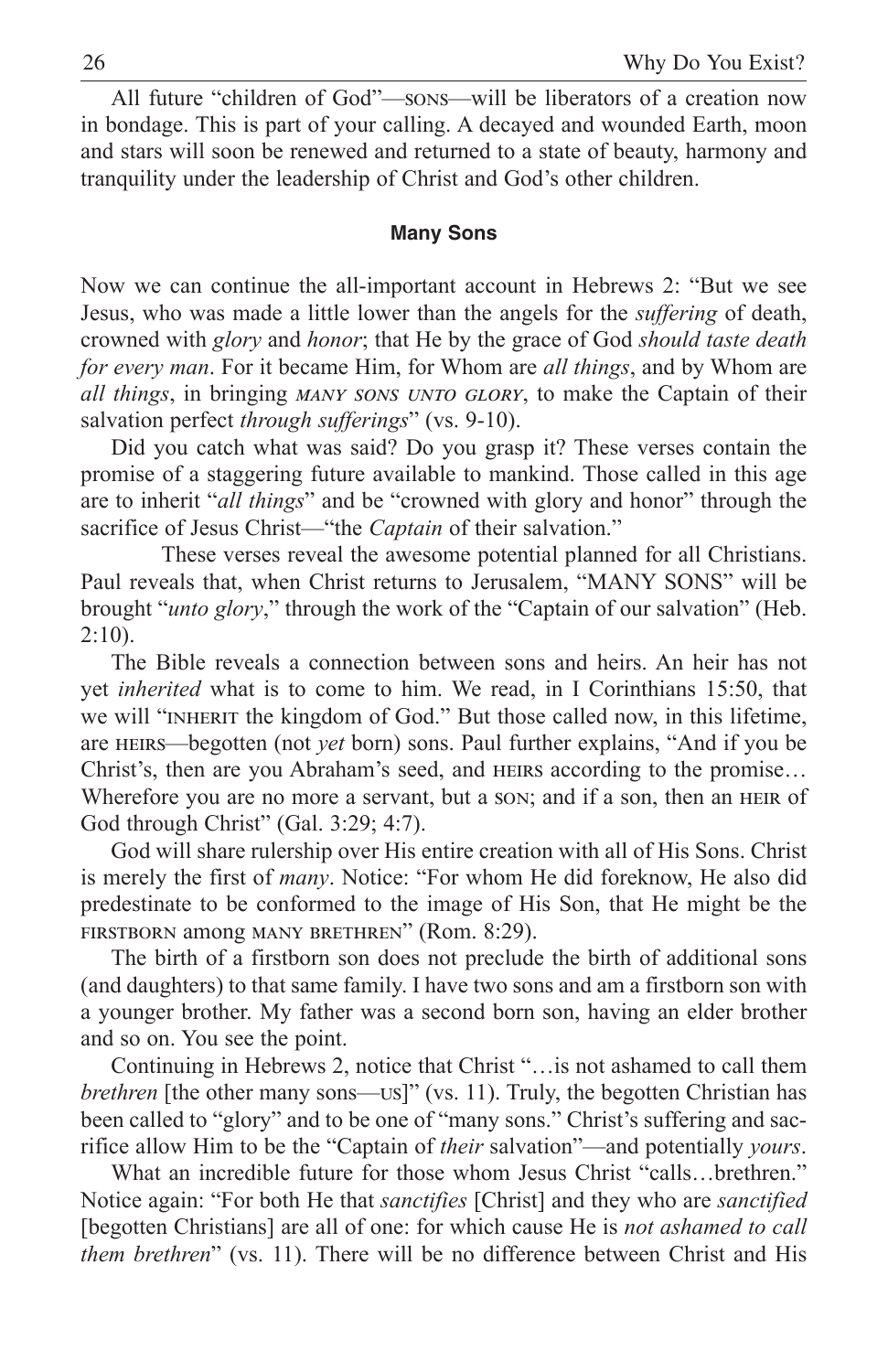younger brothers and sisters, except that He will have greater overall authority within God's Kingdom.

Christians are "sanctified" (set apart). *How?* John stated, "Sanctify them [begotten Christians] *through Your truth*: YOUR WORD IS TRUTH" (John 17:17). This booklet has taught you the truth about why you exist!

The cherished traditions and fables of men, about life after death, or about anything else, have no value. The truth of the Bible is the only knowledge of permanent worth. Christians, having come out of a deceived, confused world, are set apart from the world by the TRUTH.

If Christ is "not ashamed to call them (us) brethren," then we, God's begotten sons, must not be ashamed to defend the very truth that sanctifies us—and the truth of the gospel (Phil. 1:17). We must "grow up" unto Christ (Eph. 4:13) and hold to the true doctrines of God. We must qualify to stand beside Christ over "all things."

Do you see what has been described here? The Christian goal is to be born into the KINGDOM OF GOD—to become an immortal spirit being who will rule under Christ. What could be more wonderful—more GLORIOUS—to look forward to?

#### **The Role of Suffering**

Earlier, this booklet spoke about the terrible suffering, misery and insoluble problems of a world cut off from God. His mercy will soon cut this short, bringing it to an end. Man's allotted 6,000 years under Satan will soon be over, and *all* human beings will be taught why they were born.

But why has such terrible suffering been necessary—and for so long? What purpose has it played in God's Master Plan?

Much! We read that Christ, as the "Captain of our salvation," was made "PERFECT THROUGH SUFFERINGS." It is critical to understand *why* Christ was required to suffer.

Hebrews 5:8-9 explains clearly: "Though He were a Son, yet LEARNED HE OBEDIENCE by the things which *He suffered*; And being made perfect, He became the author of eternal salvation unto all them that obey Him."

What a profoundly important verse to grasp. Suffering kicks the spiritual learning mechanism into gear. When people suffer, they LEARN (Ecc. 7:14)! They gain experience—learn lessons. This is critically important to the character-building process—to fulfilling their purpose for being!

Even Christ learned through suffering. This allowed Him to "Captain" the salvation of the *many* sons that God will add to His Family.

Can you now understand *why* the world must suffer? Can you now understand that it is through difficult, painful experience that people will eventually understand life's deepest lessons?

Of course, the deepest lesson of all is men must recognize that they can achieve nothing—accomplish NOTHING—apart from God. They desper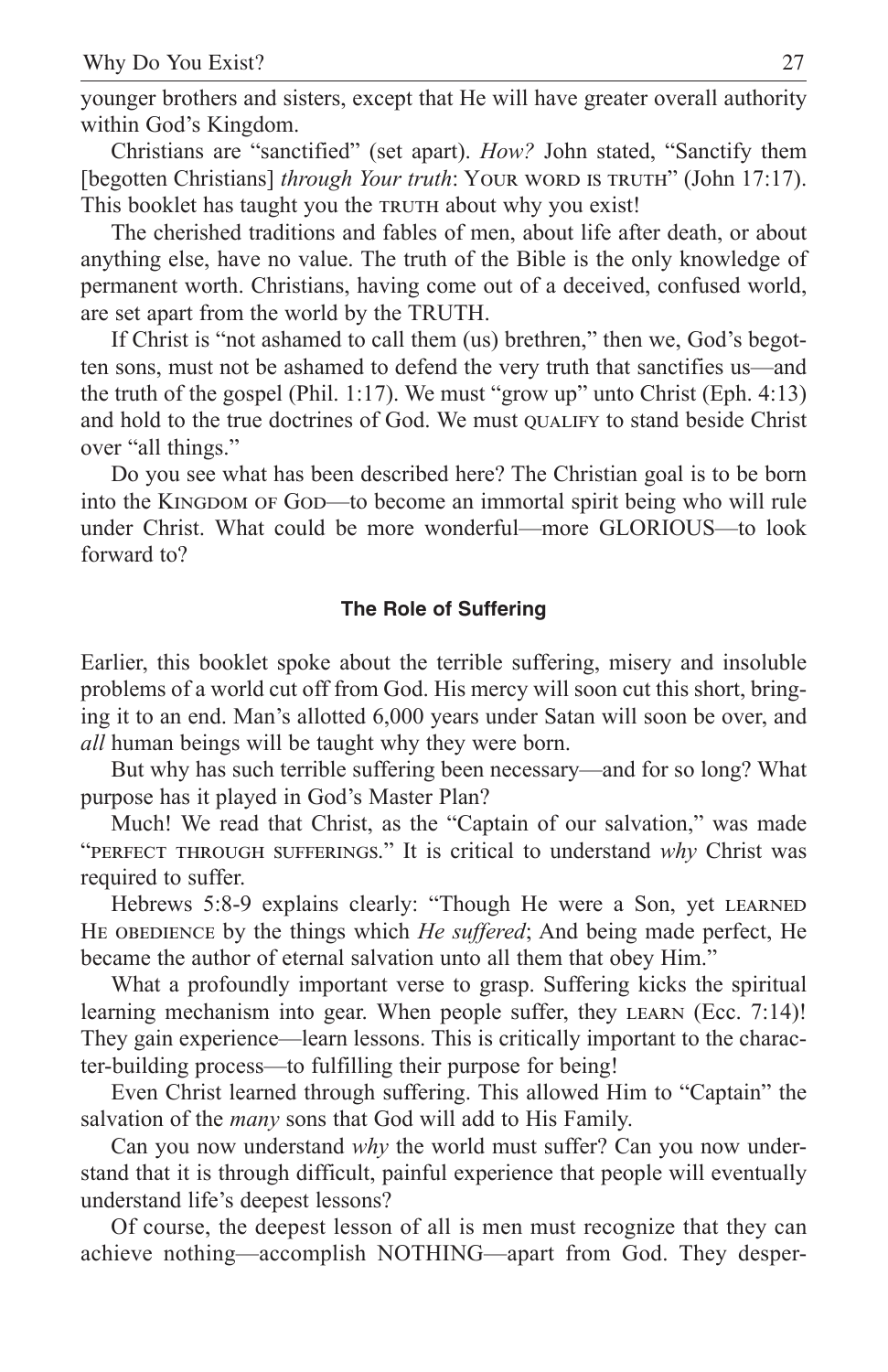ately need REVEALED SPIRITUAL KNOWLEDGE, so that they can come into harmony with God's awesome Purpose of reproducing Himself!

Paul wrote to the Philippians that he (Paul) wanted to know Christ "… and the *fellowship of His SUFFERINGS*," so that "...by any means I might attain unto the resurrection of the dead"  $(3:10-11)$ . This is why he told the Ephesians, "…to make all men see what is the *fellowship of the mystery*  [which involves the need to suffer in order to learn], which from the *beginning of the world* has been hid in God, who created all things by Jesus Christ...According to the eternal PURPOSE which He PURPOSED in Christ Jesus our Lord" (3:9, 11).

God's Plan truly *is* a mystery to this world, but His Purpose has not changed since the *beginning of the world*.

You now understand how you can be a part of it!

#### **Why You Exist!**

Here is how Herbert W. Armstrong concluded his booklet *Why Were You Born?* The subheads are his:

#### **Now Understand Why You Were Born!**

"The purpose of life is that in us God is really recreating *His own kind—reproducing Himself* after *His* own kind—for we are, upon real conversion, actually *begotten* as sons (yet unborn) of God. Then through study of God's revelation in His Word, living by His every Word, constant prayer, daily experience with trials and testings, we grow spiritually more and more like God, until, at the time of the resurrection we shall be instantaneously changed from mortal into *immortal*—composed of Spirit—we shall then be *born* of God—actually born into the God Family!

"For, remember, the word 'God' in Genesis 1:1, comes to us from the Hebrew word *Elohim. Elohim* means ONE GOD—not many gods. But that one God *is a* divine Family—a Kingdom. There is but one true Church—*one* Church, but many members (I Cor. 12:20).

"So it is with God.

"As an illustration, there is the mineral kingdom, the plant kingdom, the animal kingdom, the *human* kingdom, in this material world. Spiritually, there is the angel kingdom, and, high above all, the Kingdom of God. A human—flesh and blood—cannot enter into the Kingdom of God (John 3:6; I Cor. 15:50), but one *born* of God can.

#### **The Fantastic, Incredible Potential**

"Do you really grasp it? The purpose of your being alive is that finally you be born into the Kingdom of God, which is the divine Family of God.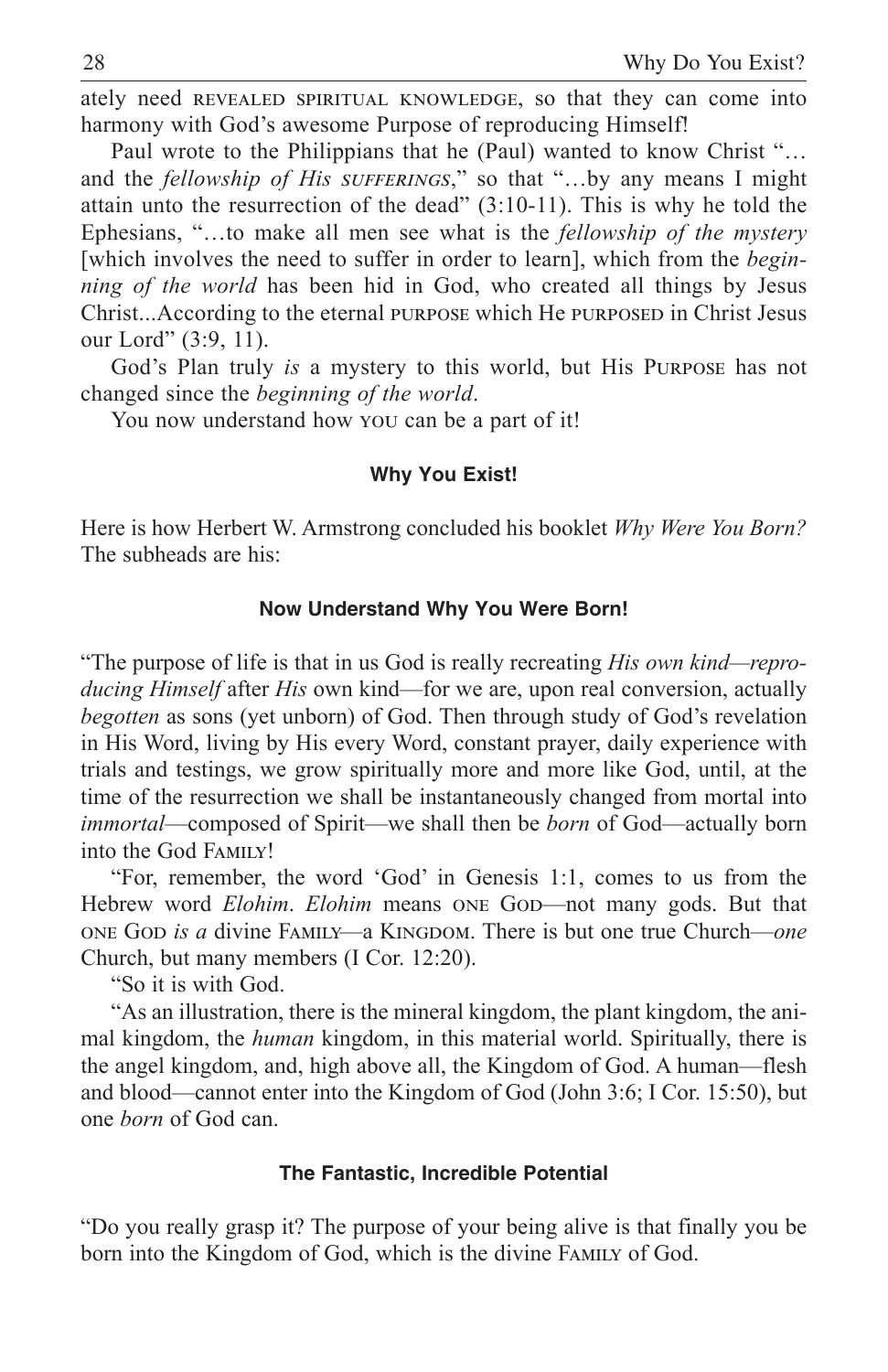"When you fully grasp this tremendous, wonderful truth, your mind will be filled with transcendent joy and glory. It gives a new meaning to life so wonderful you'll never comprehend the full heights of its splendor.

"It means, of course, total renunciation, denial, of those injurious things and ways which have falsely *seemed* so bright and alluring to this world.

"But your eyes will be open at last to the great deception—the scales will fall from your blinded vision—you'll see the *meaning* of life, its great *purpose*, as you never dreamed it could be. Giving up this world's evils, temptations and pitfalls—its snares and delusions which have glittered and then ended only in sorrow and suffering—is but emerging from gross darkness into the splendor of true light, and of happiness and joy forever!

"In the words of I Peter 1:8, you will 'rejoice with joy unspeakable and full of glory'!"